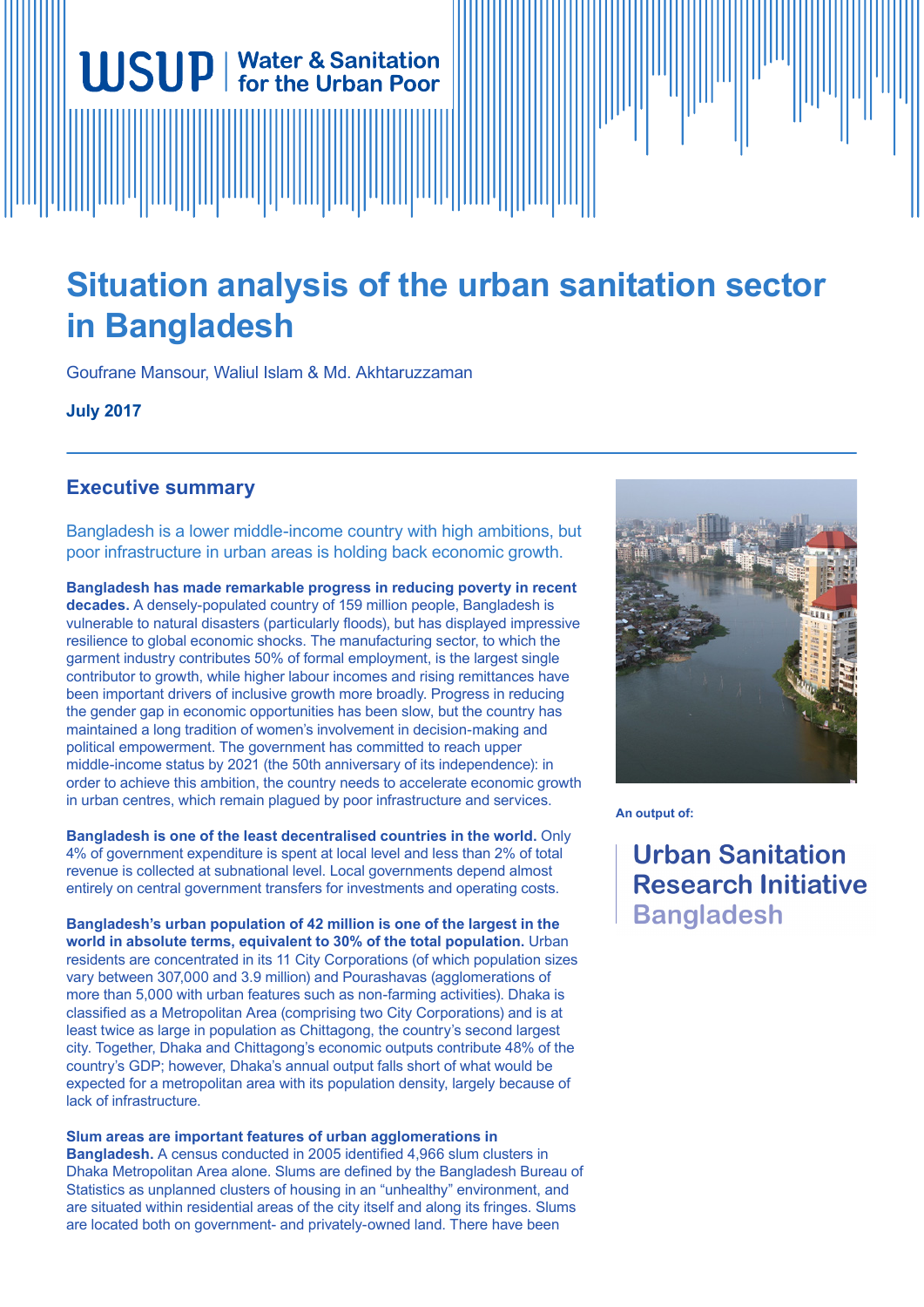attempts to resettle slum residents outside city centres but most have failed due to poor transport infrastructure.

Onsite sanitation is the norm; transport and treatment services for sewage and faecal sludge are under-developed.

**According to the Joint Monitoring Programme (JMP), 58% of urban residents benefited from improved sanitation facilities in 2015.** Open defecation has reportedly been eradicated in urban areas. However, 12% use unimproved facilities and 30% rely on facilities which are shared by different households, or on public (fee-paying) facilities. Most urban residents rely on onsite sanitation facilities: Dhaka is the only city in Bangladesh with a sewer system, to which only 20% of its population is connected.

**Transport and treatment systems for wastewater and faecal sludge management (FSM) are very limited.** Increasing population density and increasing levels of water use lead to septic tanks and pit latrines filling up rapidly. Residents (including in high-income areas) generally discharge large volumes of untreated effluent directly into the drainage or the nearby environment. Manual emptying – a service usually performed by "sweepers" who provide a range of sanitation services – is widespread. A common practice in both low- and middle/high-income areas is to connect pour-flush toilets directly to drains, without any form of onsite containment. With regards to sewer services, Dhaka's only treatment plant functions below capacity. The network transports only 2% of the sewage produced and only 0.3% is effectively treated. Pilots have recently been launched by numerous agencies (including WSUP, UNICEF, Practical Action and WaterAid) to test approaches for improved FSM.

The legal framework for sanitation is fragmented, but recent progress has been made in developing a draft regulatory framework for FSM.

**The legal framework for sanitation services is distributed across several acts of law.** The main acts pertaining to sanitation are the City Corporation and Pourashava Acts (2009) that assign to local governments the responsibility for sanitation services. At the same time, the Water Supply and Sewerage Authority (WASA) Act established the creation of WASAs (public utilities) in City Corporations, the prime responsibility of which is to provide water and sanitation services. Other environmental and health-related acts provide norms for environmental quality standards.

**In recent months, the Local Government Division of the Ministry of Local Government, Rural Development and Cooperatives (MoLGRD&C) drafted an institutional and regulatory framework for FSM, with support from key donors involved in the sanitation sector.** The draft framework clarifies the roles and responsibilities for FSM, re-affirming City Corporations and municipalities' roles for ensuring services, and the need for potential partnerships with WASAs where relevant. The framework also proposes guidelines for the design of household facilities and faecal sludge treatment facilities; specifies the potential of private sector participation; and identifies the need for the MoLGRD&C to set up a dedicated unit in the City Corporations or municipalities for FSM. As of February 2017, the draft framework was ready for approval by Parliament.

**The National Policy for Safe Water Supply and Sanitation (issued in 1998) is the main policy document for the sector, setting the goal of universal access to sanitation, but without committing to a timeframe.** In 2014, the government issued a National Strategy for Water Supply and Sanitation that recognised access to water and sanitation services as a human right, together with the need to move up the sanitation ladder to develop FSM services.

There is significant overlap in institutional responsibilities, contributing to the limited supply of FSM services.

**At the national level, the Department of Public Health Engineering (DPHE), sitting within the Local Government Division of MoLGRD&C, has chief responsibility for sanitation policy**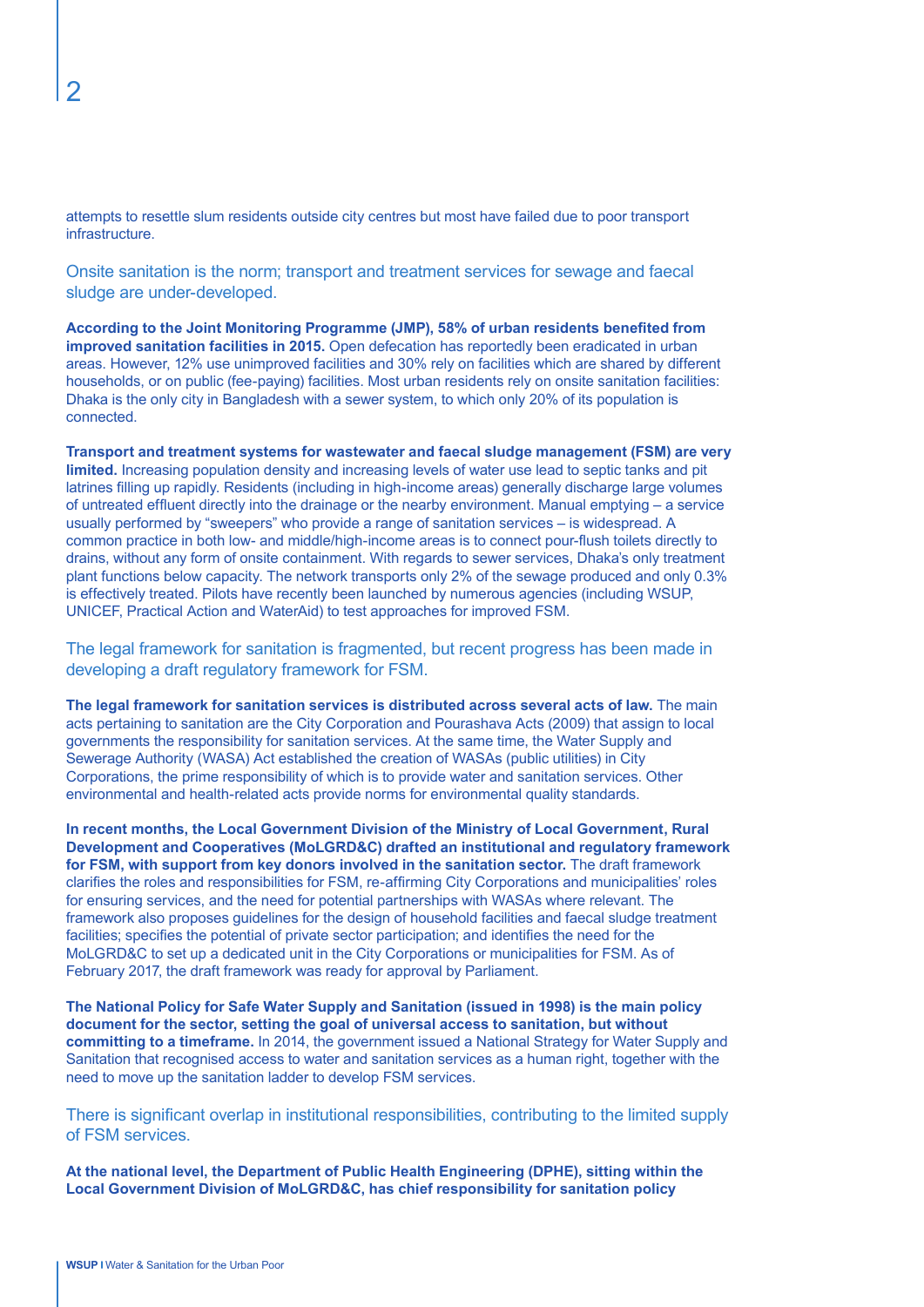**development.** DPHE also retains responsibility for implementing sanitation (and water) projects in areas not covered by WASAs, despite local governments' overlapping mandate. DPHE is further mandated to monitor and regulate sanitation services; however in practice, it exerts limited oversight on sanitation services. Local governments' planning and budgeting capacities are constrained by a lack of resources: budgets allocated by the central governments do not take into account the need to develop infrastructure, and local governments face major human resource constraints.

**The main providers of urban sanitation services are local governments, Dhaka WASA, informal service providers ("sweepers") and a burgeoning formal private sector.** Local government services are generally limited to drainage and solid waste services, although some are involved in hygiene promotion and public toilet construction. Dhaka WASA provides sewerage services, although some pilot projects now involve the utility in FSM. Informal service providers, mainly involved in septic tank and latrine emptying, predominate. Innovative contracts are currently being developed to attract more formal service providers to the FSM market: for example, WSUP has supported the design of a lease contract between Dhaka WASA and a medium-capacity SME to operate a vacuum tanker. CBOs and local NGOs have a long history of involvement in developing community-managed toilets in urban slums.

Funding has focused on rural sanitation, and sewerage services to urban areas.

**Central government funds allocated to sanitation increased from 0.006% of GDP in 2007/2008 to 0.023% in 2015/2016.** However, most funds have been allocated to sewerage services (in urban areas) and rural sanitation, where the government has been implementing a subsidy-based strategy to eradicate open defecation. Similarly, donor-funded projects have focused on sewerage improvements (the World Bank is soon to launch a USD 960 million project for Dhaka's sewerage improvements). International NGOs and not-for-profit organisations have attempted to bridge the gap by investing in the piloting of infrastructure and services for onsite services to low-income urban areas.

Rapid urbanisation, low decentralisation, lack of demand for and supply of FSM services and lack of investment are all major barriers to pro-poor urban sanitation.

**Population density arising from rapid urbanisation presents a challenge for the construction of traditional networked-based solutions, but some policy-makers remain unconvinced that onsite sanitation services can provide a solution.** At the same time, weak environmental and housing regulations implicitly allow landlords to discard appropriate containment solutions and households to discharge faecal sludge into drains. As a result, there is a perception of lack of demand for improved and sustainable sanitation services, including among municipal officials. This combination of factors results in continued de-prioritisation of pro-poor sanitation services and a lack of investment in the necessary infrastructure for transport and treatment. Ineffective decentralisation and the duplication of roles and responsibilities create further disincentives for engaging in sanitation services.

Despite challenges, the sector has an opportunity to bring about change.

The urban sanitation sector in Bangladesh has moved beyond the development of containment services to supporting the development of the full supply chain. FSM is now a buzzword in the sector: studies such as the Shit Flow Diagram (funded by the World Bank) have helped to highlight the problem of ill-managed faecal sludge services. In addition, donors are interested in developing pro-poor services, and the establishment of a low-income unit within Dhaka WASA is an encouraging sign of increasing institutional commitment to this end. Finally, the government's ambition to achieve upper middle-income status increases the potential for rapid progress in the sanitation sector. To harness this opportunity, the sector must coordinate efforts to identify a range of suitable technologies and service delivery models for low-income areas.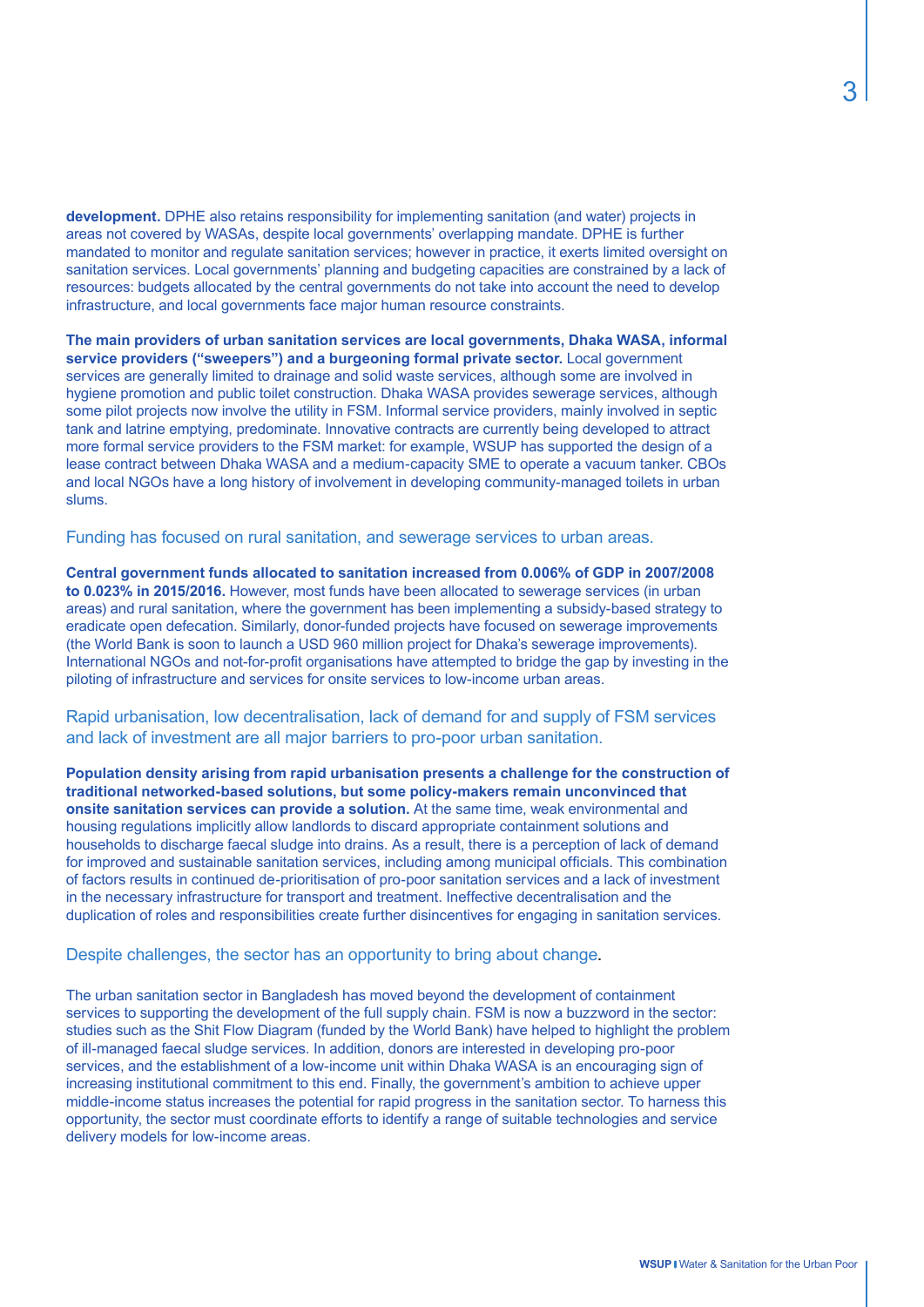# **Contents**

| Acronyms and abbreviations                                      | 5  |
|-----------------------------------------------------------------|----|
| Acknowledgements                                                | 5  |
| <b>Background</b>                                               | 5  |
| 1 Country context                                               | 6  |
| 1.1 Socio-economic context                                      | 6  |
| 1.2 Political context                                           | 6  |
| 1.3 Commitment to development and to pro-poor services          | 7  |
| 1.4 Administrative set-up and decentralisation level            | 7  |
| 2 Access to urban sanitation services                           | 9  |
| 2.1 Urbanisation situation                                      | 9  |
| 2.2 Slum characteristics                                        | 10 |
| 2.3 Access to basic sanitation                                  | 11 |
| 2.4 Access to transport and treatment services                  | 11 |
| 3 Legal and policy framework for urban sanitation               | 13 |
| 3.1 Legal framework                                             | 13 |
| 3.2 Policy framework                                            | 14 |
| 4 Institutional arrangements for urban sanitation               | 16 |
| 4.1 National and local level institutions                       | 16 |
| 4.2 Service providers                                           | 17 |
| 5 Financing arrangements for urban sanitation                   | 19 |
| 5.1 Government and international transfers                      | 19 |
| 5.2 Tariffs                                                     | 21 |
| 6 Key barriers to developing pro-poor urban sanitation services | 22 |
| <b>7 Sector trends</b>                                          | 24 |
| 8 Opportunities for influencing the urban sanitation sector     | 25 |
| 9 Bibliography                                                  | 26 |

4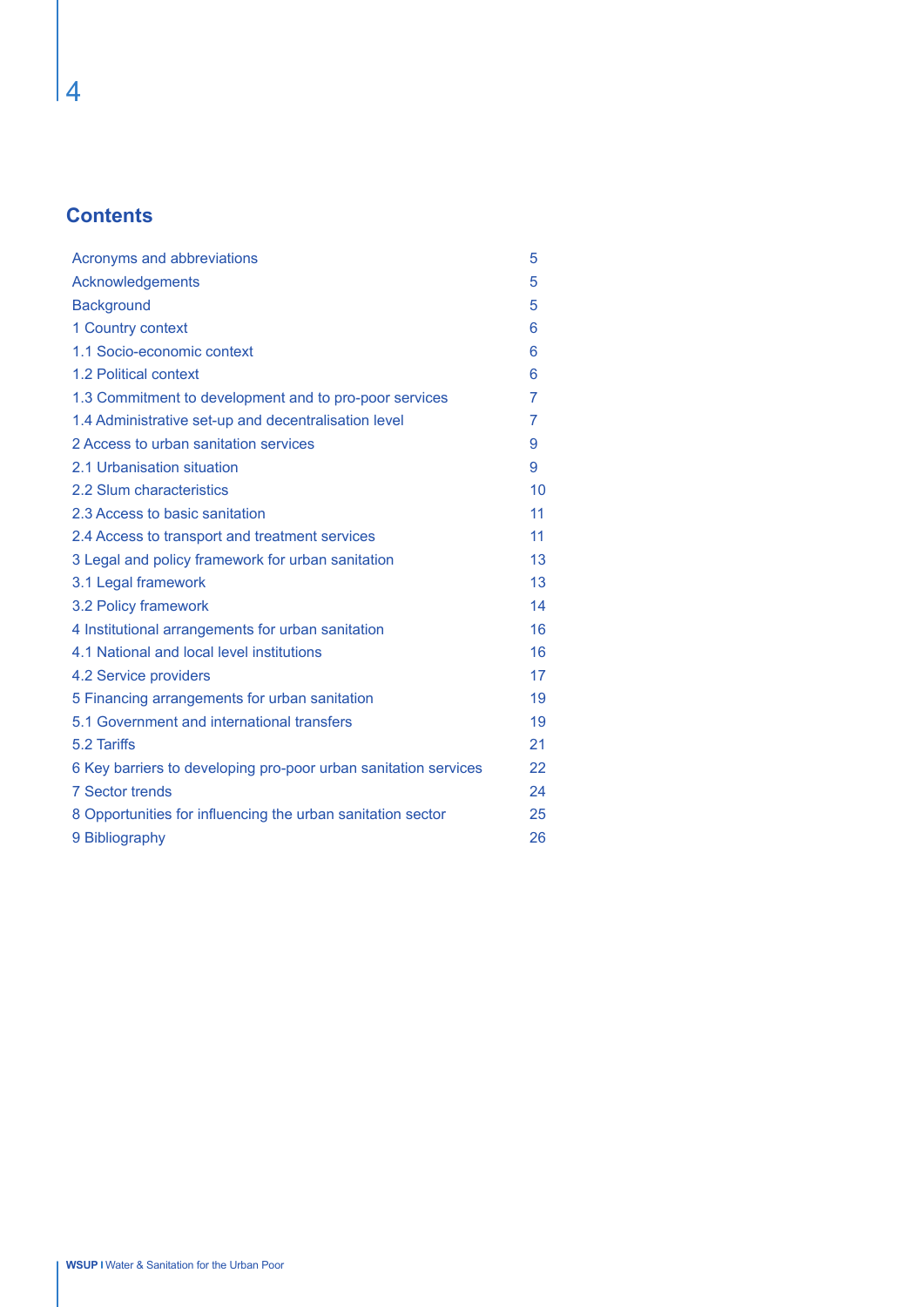#### **Acronyms and abbreviations**

| <b>ADP</b>    | <b>Annual Development Plan</b>                                   |
|---------------|------------------------------------------------------------------|
| <b>CBO</b>    | <b>Community-based Organisation</b>                              |
| <b>DPHE</b>   | Department of Public Health Engineering                          |
| <b>FSM</b>    | <b>Faecal Sludge Management</b>                                  |
| <b>FSMNB</b>  | <b>Faecal Sludge Management Network Bangladesh</b>               |
| <b>MDG</b>    | <b>Millennium Development Goal</b>                               |
| MoH&PW        | Ministry of Housing and Public Works                             |
| MoLGRD&C      | Ministry of Local Government, Rural Development and Cooperatives |
| <b>NPSWSS</b> | National Policy for Safe Water Supply and Sanitation             |
| <b>SDP</b>    | <b>Sector Development Plan</b>                                   |
| <b>WASA</b>   | <b>Water and Sewerage Authority</b>                              |
|               |                                                                  |

Note: 1 Bangladesh Taka (BDT) = USD 0.0124 as of 24th January 2017

#### **Acknowledgements**

This report was written by Goufrane Mansour (Aguaconsult, UK), Waliul Islam (Consultant, Bangladesh) and Md. Akhtaruzzaman (Consultant, Bangladesh), within a skeleton structure developed by WSUP. The authors are grateful to Abdus Shaheen (WSUP), Habibur Rahman (WSUP), Abdullah Al-Muyeed (WaterAid), Alok Majumder (WASH Alliance), Georges Mikhael (WSUP), Zahidul Islam Mamun (WaterAid), Eng. Uttam Kumar Saha (Practical Action), Sheikh Mahtab Ali Mithu (Mayor, Faridpur Municipality), Eng. Md. Shamsul Alam (Executive Engineer, Faridpur Municipality), Md. Anowar Hossain Bhuyia (Slum Development Officer, Dhaka North City Corporation) and Khondaker Md. Akhter Haider (Executive Engineer, Munshiganj Municipality) for sharing their insights into urban sanitation in Bangladesh. Finally, we are grateful to Guy Norman (WSUP), Sam Drabble (WSUP), Jeremy Horner (WSUP) and Farzana Begum (WSUP) for reviewing the report.

### **Background**

The Urban Sanitation Research Initiative is a 2016–2020 research programme currently focused in Bangladesh, Ghana and Kenya. The primary aim of this programme is to deliver research that builds national evidence bases around pro-poor urban sanitation, and that drives policy change and wider sector change in the three focus countries. The programme is managed by Water & Sanitation for the Urban Poor (WSUP) and core-funded by UK aid from the UK government.

The aim of this situation analysis is to inform WSUP's future research on key issues facing the urban sanitation sector in Bangladesh as well as opportunities to influence change. The report presents the country's wider socio-economic and political context and provides an overview of institutional and financing arrangements for the sector. It also highlights the challenges of developing pro-poor urban sanitation services and identifies possible drivers of change.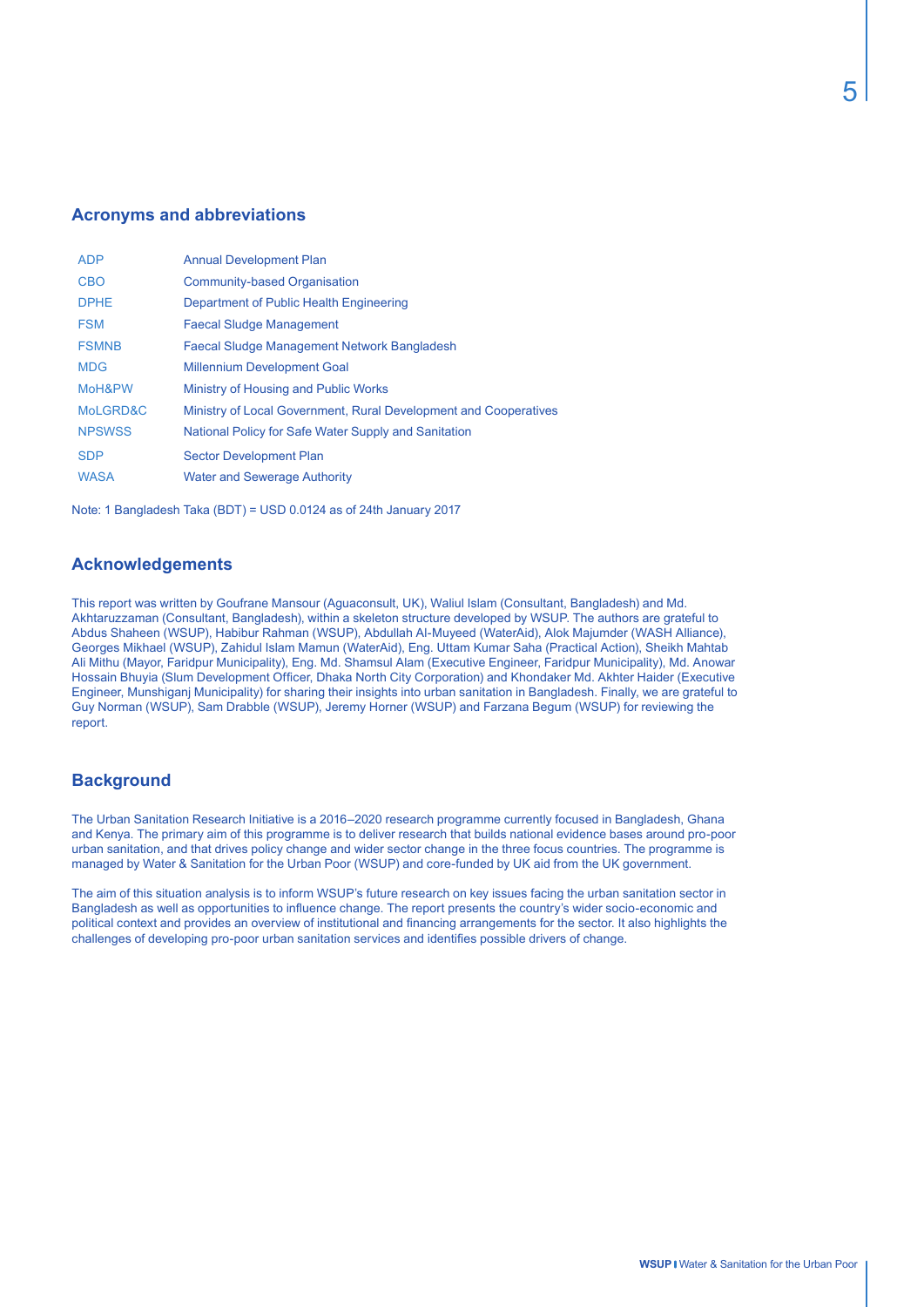# **1 Country context**

#### 1.1 Socio-economic context

**Bangladesh has one of the world's highest population densities, with around 159 million people living in less than 150,000 sq. km.** The country is highly vulnerable to floods, tropical cyclones, earthquakes and climate change. Despite these challenges, the country has made remarkable progress in poverty reduction. GNI per capita has grown from around USD 100 in 1972 to USD 1,314 in 2015. Bangladesh crossed the World Bank threshold for the lower middle-income group in 2015.**<sup>1</sup>**

**Bangladesh's economy has shown resilience to global shocks.** Its annual GDP growth averaged about 6% over 2005 to 2015, despite the adverse impacts of the global recession, oil price rises, unrest in the Middle East (an important destination for Bangladeshi migrants) and local natural disasters. Factors contributing to resilient growth include working age population growth, better job opportunities, higher agricultural income and higher remittances. The manufacturing sector is the largest single contributor to growth, representing 17% of GDP in 2015. The labour-intensive garment industry accounted for over 50% of formal manufacturing employment. Services (mainly wholesale and retail trade, transport, storage and communication) and agriculture represented about 54% and 15% of GDP in 2015 respectively.**<sup>2</sup>**

**The country has also made some progress in reducing poverty and inequalities.** Bangladesh has surpassed the Millennium Development Goal of halving the incidence of extreme poverty between 1990 and 2015. Higher labour incomes and rising remittances have been important drivers of inclusive growth. While inequality in rural areas (where about 70% of Bangladesh's population resides) stagnated, inequality in urban areas trended downwards. Inequality in Bangladesh (Gini coefficient about 0.3) is lower than in most other East Asian countries. National poverty levels remain significant, estimated at 31.5% of the population; however, extreme poverty has been reduced to 12.9%.**<sup>3</sup>** The country has only made slow progress in reducing the gender gap, especially in terms of economic opportunities. Women made up 32% of the labour force in 2014 (only slightly higher than the average in middle-income countries), although many more women than men complete lower secondary school education. Bangladesh has a long tradition of women involved in politics and decision-making:<sup>4</sup> it has the seventh lowest gender gap in political empowerment in the world.**<sup>5</sup>**

#### 1.2 Political context

**Bangladesh is a parliamentary democracy: the parliament is the legislature and passes laws executed by the government.** The head of government is the Prime Minister. The supreme decision-making body is the Cabinet, composed of the Prime Minister and Cabinet Ministers.

**The three major parties are the Bangladesh Nationalist Party (BNP), the Bangladesh Awami League and the Jatiya Party.** Politics is dominated by the Awami League-BNP rivalry. The country's rival and leading politicians, Sheikh Hasina (the current Prime Minister, Awami League) and Begum Khaledia Zia (BNP), have ruled the country in turn since 1991. The last general election was held in 2014 and won by the Awami League. The next general election is due to take place in 2018.

**<sup>1</sup>**World Bank 2015

**<sup>2</sup>**World Bank 2015

**<sup>3</sup>**Asian Development Bank 2016 & World Bank, Poverty headcount ratio at national poverty lines: Bangladesh, World Bank Data 2016 http://data.worldbank.org/indicator/SI.POV.NAHC?locations=BD

**<sup>4</sup>**World Bank, Gender Data Portal: Bangladesh, World Bank Data 2017 http://datatopics.worldbank.org/gender/country/bangladesh **5** WEF 2016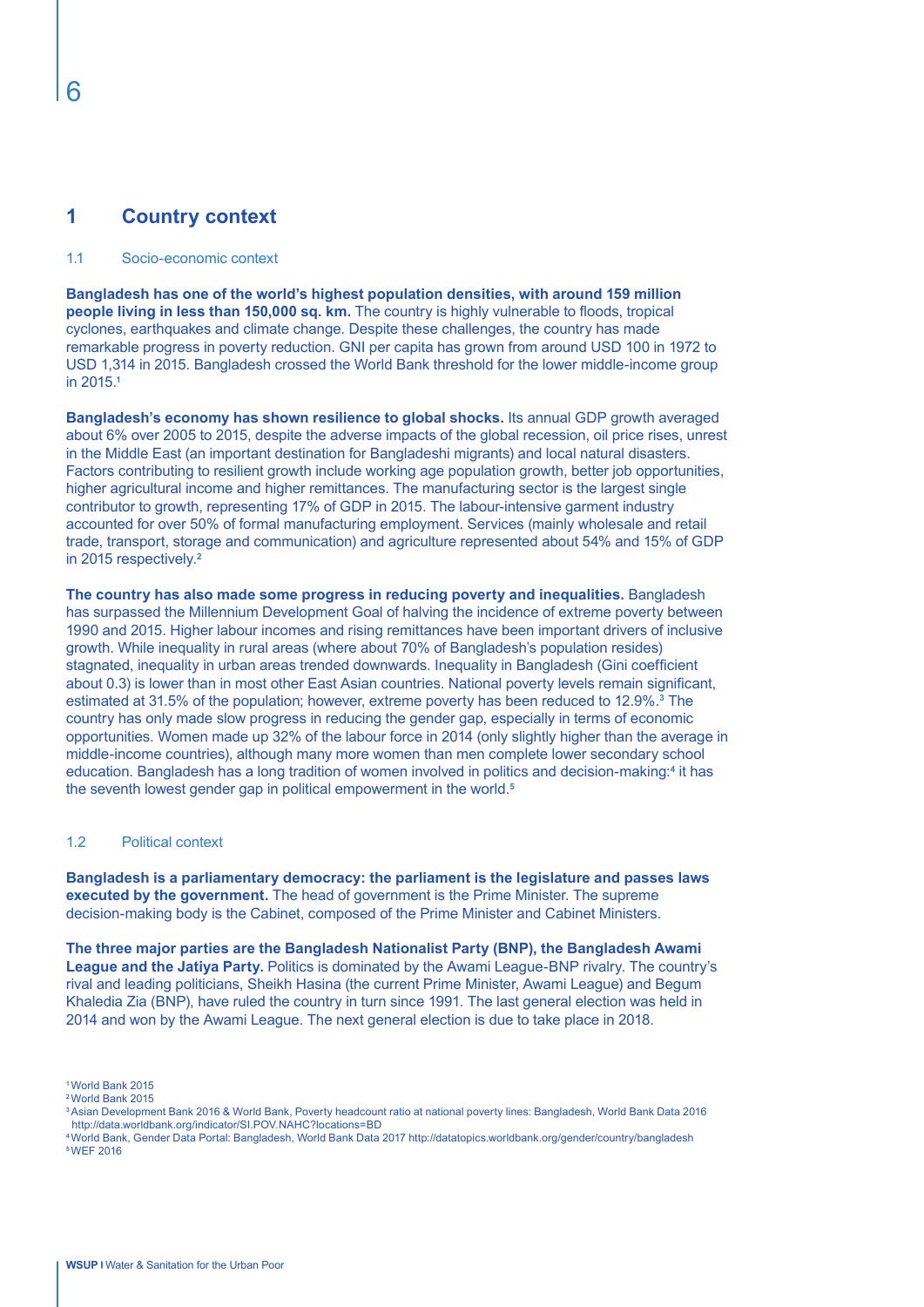**Social and economic opportunities appear to be dependent upon party allegiance.** Most parliament members (more than 60%) are businessmen.**<sup>6</sup>** Various respondents drew attention to a common perception that people with allegiance to the party in power get more support and political benefits from the government in all affairs.

#### 1.3 Commitment to development and to pro-poor services

**Bangladesh has committed to reach upper middle-income status by 2021 (the 50th anniversary of its independence).** To achieve this, Bangladesh will need accelerated economic growth, which is only likely to come from urban centres (as other middle-income countries' experience has shown). However, Bangladesh's current urban features—exceptionally high urban population growth and density, as well as extremely poor infrastructure and services— are holding back economic growth. Poor infrastructure and services in particular are placing constraints on the competitiveness of urban areas, negatively affecting the productivity, connectivity and viability of the urban space.**<sup>7</sup>**

**Bangladesh plans public sector investments based on a 5-year planning cycle.** The current 5-year plan (2016-2021) aims to reduce the headcount poverty ratio by 6.2% and extreme poverty by 4%, and has placed urban development and sanitation (and water) as key targets.

1.4 Administrative set-up and decentralisation level

**Bangladesh's administrative set-up is complicated and overlapping.** The country is divided across multiple dimensions: administratively, politically and economically. Administratively, the country is divided into 8 Divisions, 64 Districts, 490 Upazilas (sub-districts), 80 Thanas, 4,543 Unions and 87,319 Villages. Within these administrative divisions, urban areas with political autonomy are organised as City Corporations and municipalities (Pourashavas). As of 2017, there were 11 City Corporations and 335 municipalities. In addition, Bangladesh has identified "Metropolitan Areas", which do not have political and administrative power, but enable accounting for the peri-urban areas that surround City Corporations. In 2017, there were four metropolitan areas: Dhaka, Chittagong, Khulna and Rajshahi.

**City Corporations and municipalities, headed by councils, are the local authorities in urban areas.** Direct elections are held for each City Corporation and municipality to elect the council's chairperson and councillors. Legally, City Corporations and municipalities are autonomous entities, as per the City Corporation Act. However, they remain under the control of the Ministry of Local Government, Rural Development and Cooperatives (MoLGRD&C).

**Bangladesh is one of the most centralised countries in the world.** Subnational expenditures are estimated to be about 3 to 4% of the total government expenditure.**<sup>8</sup>** On the revenue side, local authorities are mandated to raise revenue from local taxes and fees for providing urban services; however, tax rates and implementation guidelines need to be approved by the MoLGRD&C. In reality, less than 2% of total government revenue is collected at the subnational level, placing Bangladesh at the low end internationally. City Corporations and municipalities are almost entirely dependent on central government funding for investments as well as operating costs.

**<sup>6</sup>**Liton 2015

**<sup>7</sup>**Muzzini & Aparicio 2013

**<sup>8</sup>**In comparison, Indonesia's subnational expenditure is estimated at more than 35% of total public expenditure (see https://www.iseas.edu.sg/images/pdf/ISEAS\_Perspective\_2016\_3.pdf)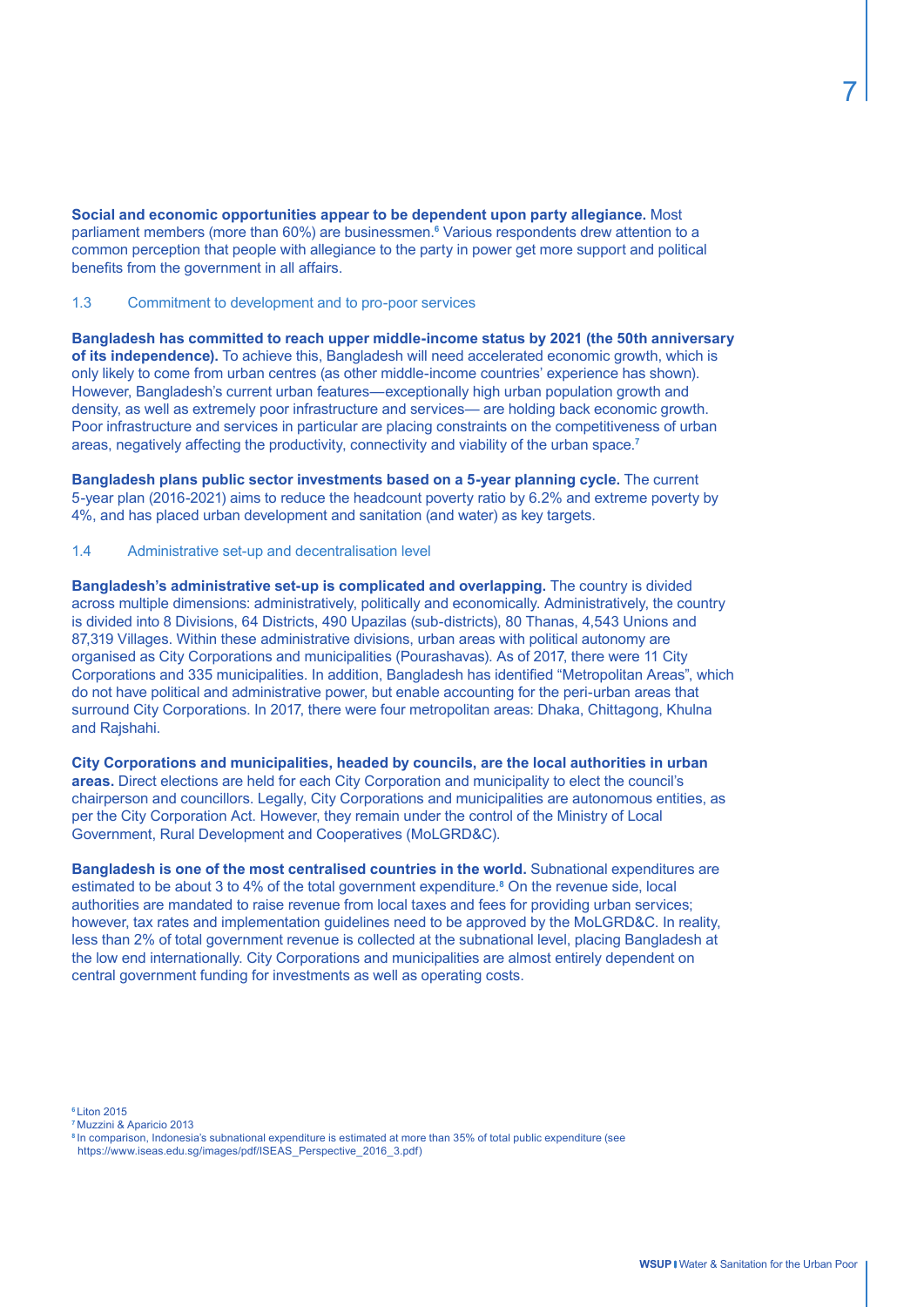**Local governments receive central government transfers based on Annual Development Plans (ADP).** The ADP includes the budget for development projects funded by the central government's own funds and funding from development partners. The allocation for development budgets from the central government is approved and disbursed through the MoLGRD&C.

**Since independence each successive regime has increasingly emphasised the need to strengthen local government institutions.** However, decentralisation reforms remain to be fully implemented, due to factors such as bureaucratic complexities, lack of interest to continue reforms initiated by the previous government, political affiliations and corruption.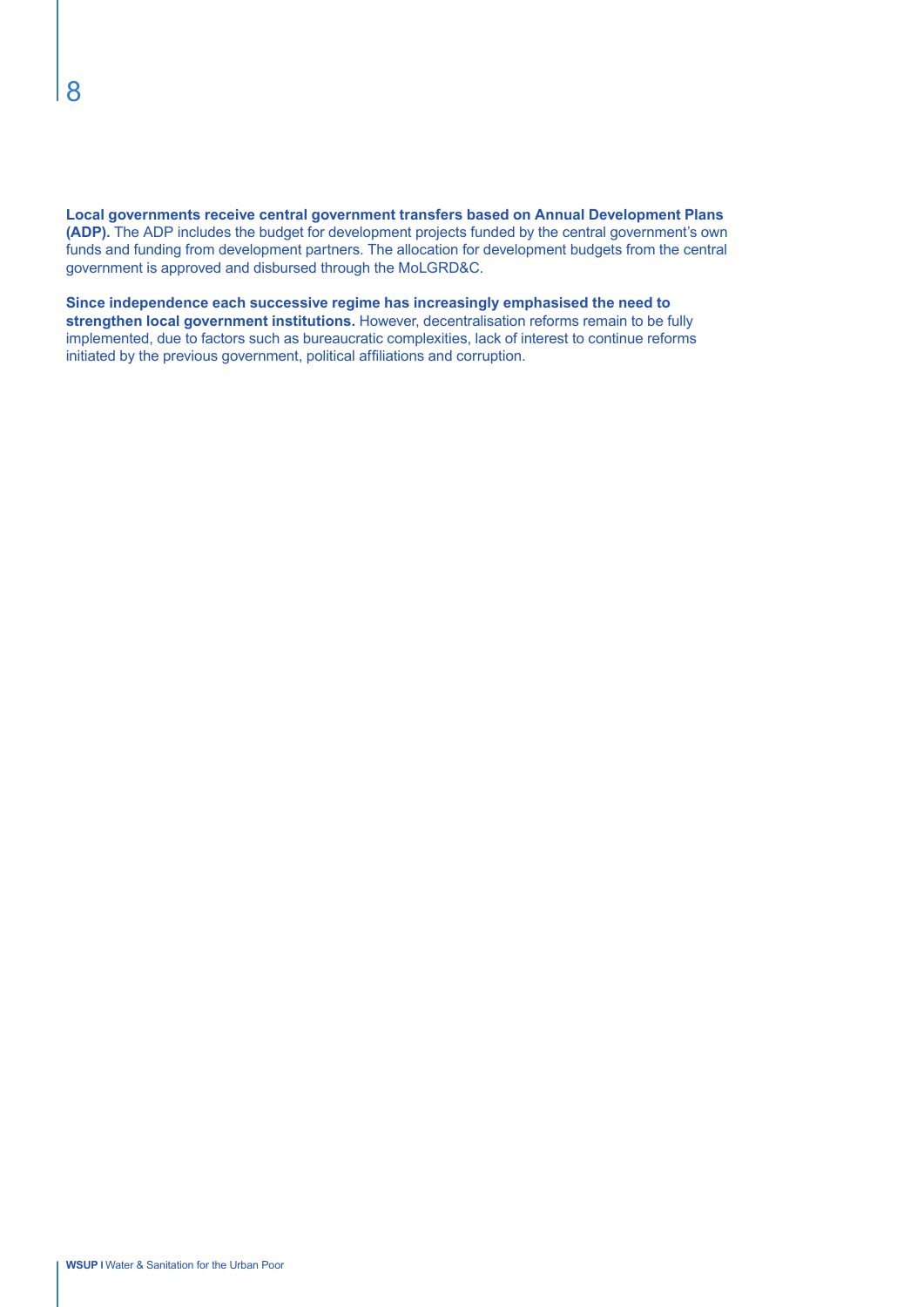# **2 Access to urban sanitation services**

#### 2.1 Rate of urbanisation

**Bangladesh has experienced faster urbanisation than South Asia as a whole between 2000 and 2010: its urban population is today one of the largest in the world in absolute terms, with over 42 million urban residents.**<sup>9</sup> According to the Pourashava Act, an area is considered urban when three quarters of its adult male population is engaged in non-farm activities; it has at least 15,000 inhabitants; and the average density is at least 2,000 inhabitants per square mile. According to this definition, there are today 5,000 areas which can be considered urban or semi-urban. Other than the declared Pourashavas, there are informal urban areas developing in Upazila (sub-district) administrative divisions. An estimated 28% of the total population is urban.**<sup>10</sup>**

**Urban growth is driven by both natural population increase and internal migration.** Over the past century, rural-to-urban migration has increased due to better economic opportunities provided in cities, access to better service provision and changing environmental and climatic conditions. Political factors are also at play in the selection of urban areas and the distribution of corresponding resources for urban development. Urban population density (per km<sup>2</sup>) has increased in line with the growth in urban population. National urban population density stood at nearly 1,240/km2 in 2015**<sup>11</sup>**; in 2013, Dhaka's population density was 44,500/km<sup>2</sup>.<sup>12</sup> The populations of the major City Corporations are presented in Table 1 below. Metropolitan Dhaka (i.e. the two Dhaka City Corporations plus peri-urban areas) is projected to have about three times the population of the next-largest city, Chittagong, by 2030.

| <b>Major cities</b>                   | Total urban population 2011 <sup>13</sup> | <b>Slum/floating population</b><br>201114 | <b>Projected population (including</b><br>slum areas) 2030-31 <sup>15</sup> |  |
|---------------------------------------|-------------------------------------------|-------------------------------------------|-----------------------------------------------------------------------------|--|
| <b>Barisal City Corporation</b>       | 328,278                                   | 39,094                                    | 617,073                                                                     |  |
| <b>Chittagong City Corporation</b>    | 2,581,643                                 | 486.099                                   | 4,852,783                                                                   |  |
| <b>Comilla City Corporation Total</b> | 407,901                                   | 7,586                                     | 766,742                                                                     |  |
| <b>Dhaka City Corporation South</b>   | 3,012,803                                 | 496,698                                   | 5,663,246                                                                   |  |
| <b>Dhaka City Corporation North</b>   | 3,957,302                                 | 148,969                                   | 7,438,645                                                                   |  |
| <b>Gazipur City Corporation Total</b> | 1,199,215                                 | 186,773                                   | 2,254,196                                                                   |  |
| Khulna City Corporation               | 663,342                                   | 79,740                                    | 1,246,902                                                                   |  |
| Naryanganj City Corporation<br>Total  | 709,381                                   | 41.091                                    | 1,333,442                                                                   |  |
| Rajshahi City Corporation             | 448.087                                   | 38.564                                    | 842.281                                                                     |  |
| <b>Rangpur City Corporation</b>       | 307,053                                   | 23,118                                    | 577,176                                                                     |  |
| <b>Sylhet City Corporation</b>        | 479,837                                   | 50,570                                    | 901,962                                                                     |  |

#### **Table 1: Urban population in City Corporations and their peri-urban areas**

**<sup>9</sup>**Ellis & Roberts 2016

- **<sup>10</sup>** Directorate General of Health Services 2012
- **<sup>11</sup>** World Bank, Population density (population per sq. km of land area): Bangladesh, World Bank Data 2017
- http://data.worldbank.org/indicator/EN.POP.DNST?locations=BD **<sup>12</sup>** UN-Habitat (2017) Urban Data: Dhaka, urban agglomeration population density (population/km2) in 2013,
- http://urbandata.unhabitat.org/data-city/?cities=6081&indicators=urban\_agglomeration\_population\_density
- **<sup>13</sup>** Bangladesh Bureau of Statistics 2014
- **<sup>14</sup>** Bangladesh Bureau of Statistics 2015a
- **15** The projected population in 2030-31 is estimated based on Bangladesh Bureau of Statistics 2015b and 2015c

9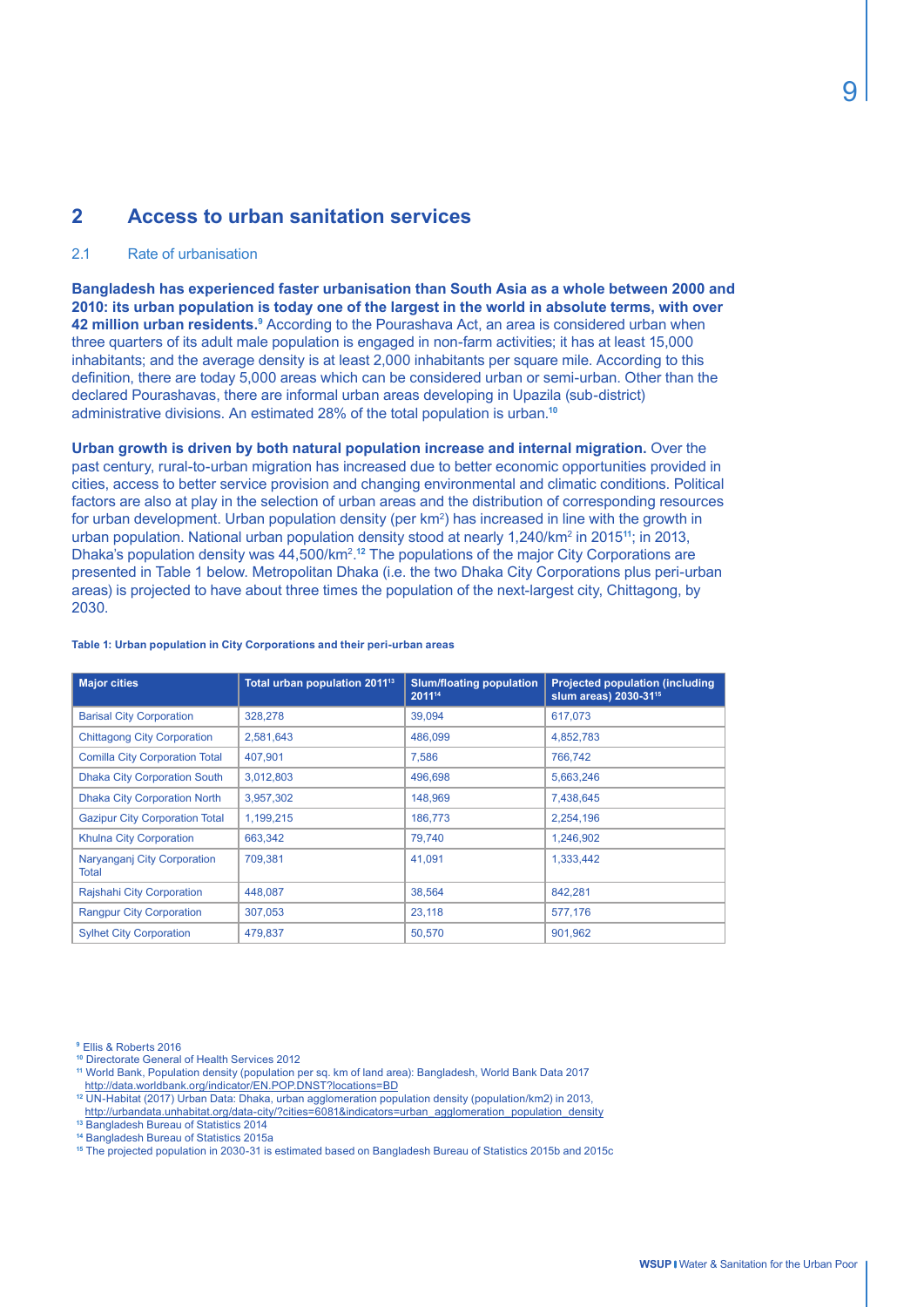#### **Box 1: Dhaka, Chittagong, and secondary cities**

The Dhaka Metropolitan Area is among the 10 largest megacities in the world, with an estimated population of about 15 million (surpassed in South Asia only by the metropolitan areas of Mumbai and Delhi). Dhaka is reportedly the fastest growing city in the world, with a growth rate of around 3% per annum. This adds an estimated half a million people per year to the 15 million people already residing in Dhaka mega-city as of 2016.

Metropolitan Dhaka (i.e. the two Dhaka City Corporations plus peri-urban areas) is also a "primate city"—a city that is at least twice as large as the country's second-largest city (Chittagong). Economic output from Dhaka and Chittagong dominates Bangladesh's economy, accounting for 48% of the country's GDP; Dhaka Metropolitan Area alone contributes 36% of GDP. The gap between Dhaka and Chittagong, and between Dhaka/Chittagong and secondary cities, has widened in recent years. Below the two largest metropolitan areas are six secondary cities in which 10% of the urban population lives: the Khulna and Rajshahi metropolitan areas; the cities of Barisal and Sylhet; and the new cities of Comilla and Rangpur. Bangladesh's urban economic output is low from an international perspective, with Dhaka's annual output falling short of what would be expected for a metropolitan area with Dhaka's population density.

**Source: Muzzini & Aparicio 2013**

#### 2.2 Slum characteristics

**Slum populations are ethnically diverse and predominantly composed of rural migrants coming in search of better economic opportunities.** Among slum communities, some ethnic groups have been traditionally engaged in municipal services related to sewage and drainage cleaning. These groups are known locally as "sweepers" and often belong to the Harijan (low caste) community. Inner city slums are located in dense urban areas of mixed commercial and residential status. Many slums are located among planned residential areas. In City Corporations and some large Pourashavas, slums are dominant and have visible urban features. In small Pourashavas, low-income urban households are generally concentrated in their own small lands with little or no access to urban infrastructure. Slum residents are usually designated as "poor" or "low-income" communities.

**The most recent comprehensive survey of Bangladesh's slum characteristics was conducted in 2005 by the Centre for Urban Studies.<sup>16</sup> The study conducted a census of slums and squatter** settlements and prepared slum maps for six cities. It identified some 4,966 slum clusters in Dhaka Metropolitan Area alone.**<sup>17</sup>** Of the 4,966 slum clusters, 4,342 were within the Dhaka City Corporation area and were home to 2.5 million residents. An additional 0.9 million slum residents were found in the Dhaka Metropolitan Area outside of the City Corporation area. The proportion of slums on private land was about 70%; the research also observed that the quality of housing in some private slums was better than those constructed on government land. Slums were found to be concentrated in the eastern fringe of Dhaka, along the border of the City Corporation. A large concentration was found in Khilkhet, opposite the Hazrat Shahjalal International Airport. The single largest concentration of slums was found in Kamrangirchar on the western fringe of the Buriganga River. The largest single slum within Dhaka was Karail in Mohakhali near Gulshan, with more than 100,000 people.

**<sup>16</sup>**Centre for Urban Studies et al 2005

**17** In the study, a cluster is defined as a concentration of at least 10 households or a unit with a minimum 25 members in one location.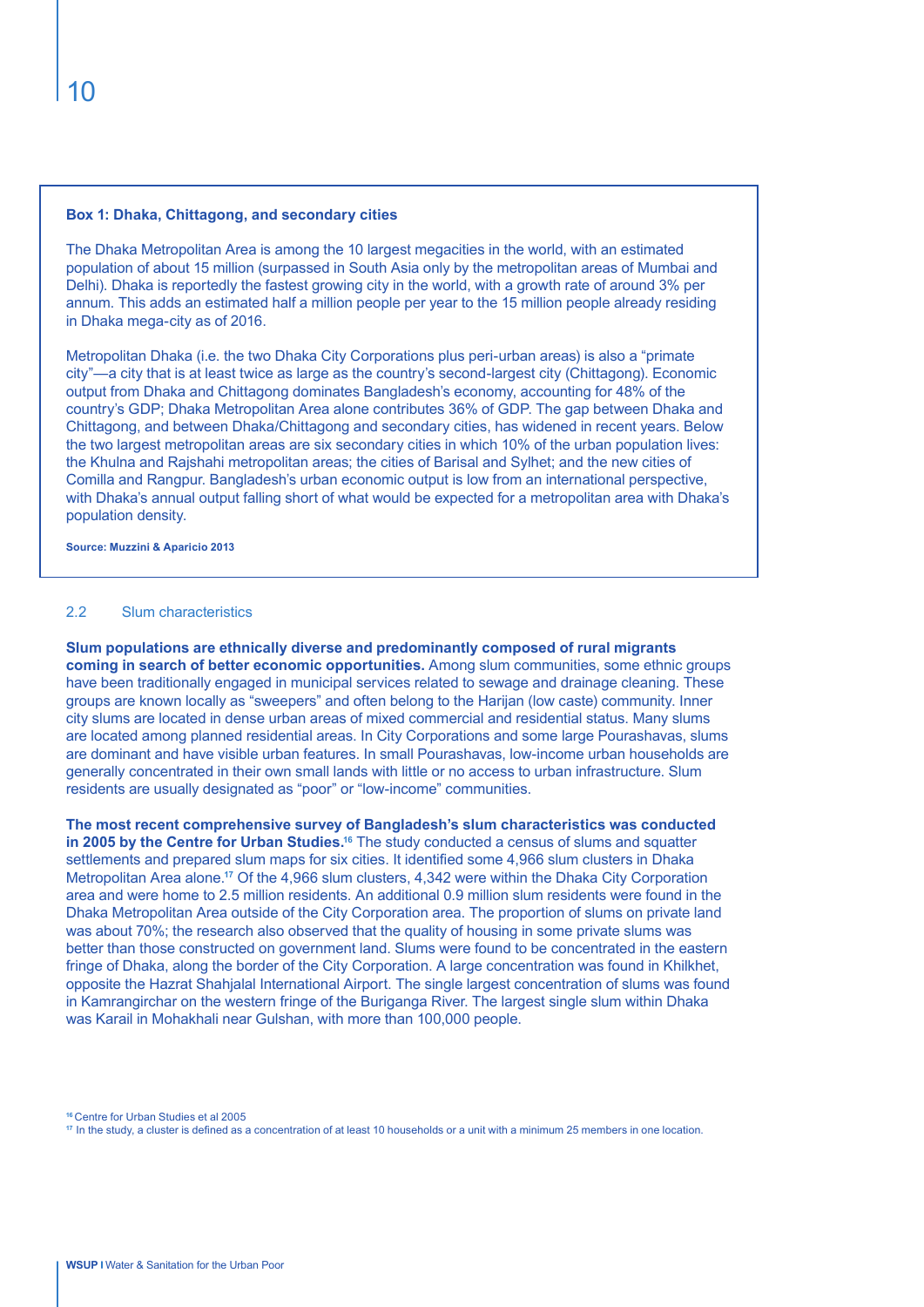**The survey conducted by Bangladesh Bureau of Statistics on slum areas and floating populations in 2014 provides a general definition of "slum".<sup>18</sup>** It is defined as a cluster of compact settlements of five or more households growing in an unplanned manner in unhealthy conditions on government or private vacant land.**<sup>19</sup>** No slums are considered legal. Despite being viewed by the administration as illegal, slums do sometimes benefit from development initiatives. For example, in 2015, Dhaka WASA (the public utility in charge of water supply in Dhaka) prepared a Low-Income Customers Service Improvement Plan with the aim to increase access to piped services (water and sanitation) in low-income communities, including in slums.**<sup>20</sup>**

**There is no official policy for slum resettlement, but evictions of slums built on publicly-owned land are common.** For example, many slum communities have been evicted from the central area of Dhaka City over the years. To date, about 18 slums have submitted law suits against eviction and have obtained temporary stay orders.**<sup>21</sup>** There have been initiatives to resettle selected low-income families from Dhaka slums in specific areas on the outskirts of the city; however, most have failed, mainly due to the distant location of the new settlement from areas of work and poor transport infrastructure.

#### 2.3 Access to basic sanitation

**Access to improved sanitation in urban areas is slightly lower than the national average.** JMP 2015 data (Figure 1) indicate that while 61% of the total population have access to improved sanitation, 58% of urban residents benefit from such facilities. The use of shared sanitation facilities is also more prevalent in urban areas. Although this data suggests that open defecation is non-existent in urban settings, some reports indicate that urban dwellers resort to open defecation, especially where shared facilities are poorly maintained.**<sup>22</sup>**



**Figure 1: Access to improved sanitation services in Bangladesh (%)**

**Source: JMP 2015**

2.4 Access to transport and treatment services

**The vast majority of urban households use onsite sanitation facilities and services.** Only Dhaka has a sewerage system, to which about 20% of the population is connected.**<sup>23</sup>** Other middle- and high-income residents use septic tank systems. With an increasing population density and increasing levels of water use, septic tanks are commonly overloaded and discharge large volumes of untreated effluent directly into the local environment, via dysfunctional soakaways, or by deliberate direct

**<sup>18</sup>** This official definition is quite broad and enables to use "slum" to encompass a wide range of low-income urban settlements with diverse social and spatial characteristics. One main characteristic is the unplanned or informal nature of these urban settlements.

**<sup>19</sup>** Bangladesh Bureau of Statistics 2015a

**<sup>20</sup>**Dhaka WASA 2015

**<sup>21</sup>**These lawsuits were filed with support from Bangladesh Legal Aid and Services Trust (BLAST) and Ain O Shalish Kendra (ASK)

**<sup>22</sup>**Alam, Yeasmin, Luby & Unicomb 2015

**<sup>23</sup>**Ross, Scott & Ravikumar 2016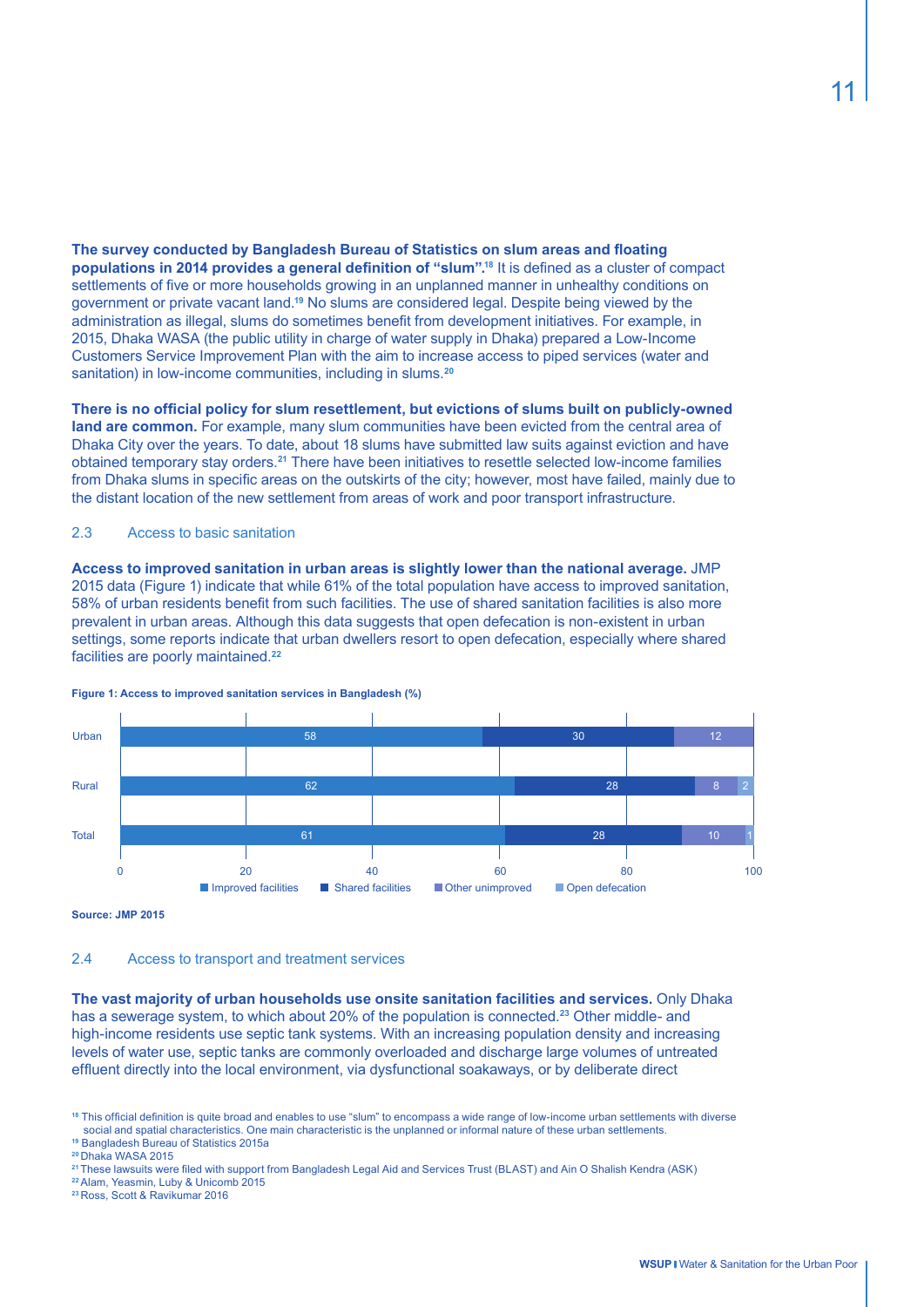discharge to informal surface drains or formal storm water drains. In low-income areas, different types of pit latrines prevail, and are often shared between several households due to lack of space. Pit latrines fill up quickly and require frequent emptying, and likewise discharge large volumes of inadequately treated effluent into the nearby environment. A common practice in both low- and middle/ high-income areas is to connect pour-flush toilets directly to drains, without any form of onsite containment.

**Sewage treatment is very limited and faecal sludge management (FSM) services are almost non-existent.** There is only one wastewater treatment plant currently operating in Dhaka: the Pagla Sewage Treatment Plant with a capacity of 120,000 m<sup>3</sup>/day. However, the sewerage network is not fully functional due to either leaking sewers or non-functioning pumping stations: it transports only 2% of the sewage produced. Only 0.3% of Dhaka's sewage is effectively treated, as shown in the Shit Flow Diagram produced for the city.**<sup>24</sup>**

**Households using onsite sanitation with adequate containment usually rely on manual emptying services, performed by "sweepers".** However, only a fraction of the faecal sludge produced is safely managed due to lack of disposal sites. Sludge (like most wastewater) is usually discharged to the environment untreated, causing serious environmental pollution and health hazards. Box 2 below presents the case of Faridpur Municipality, a secondary city located in central Bangladesh. Further details on the type of sanitation service provision found in Bangladesh are presented in Section 4.2.

**In recent years, NGO-led initiatives have led to the pilot of service delivery models for urban sanitation services.** The Department of Public Health Engineering (DPHE) has undertaken pilot projects in collaboration with UNICEF to establish faecal sludge treatment plants in 16 City Corporations and municipalities throughout the country. Some of these facilities are still under construction as of March 2017; others have already been put in operation (e.g in Lakshmipur Pourashava). WSUP is supporting the development of FSM services in low-income areas of Dhaka (including transport to Dhaka WASA disposal sites) through an innovative Public Private Partnership arrangement under the brand name SWEEP (see section 4.2 for more details on the SWEEP model). At the time of writing, Practical Action Bangladesh and WaterAid are also piloting service delivery models for urban sanitation (Box 2).**<sup>25</sup>**

#### **Box 2: Sanitation services in Faridpur**

Faridpur Municipality is the administrative headquarters of Faridpur District, situated 140 km west of Dhaka. It is a small city of 129,000 people, without a sewerage system. An estimated 94% of the population has access to sanitation facilities formally classified as "improved" as defined by the JMP, but at least 30% of households directly connect their facilities to the storm drainage system. Other households simply overflow their facilities when they are full. There are emptying services on offer (by municipal services and private service providers), which are used by at least 55% of households. However, these are only transport services, as there is no operational faecal sludge treatment plant in Faridpur. As in other cities in the country, nearly all the excreta produced in the city is discharged into the environment untreated. In recent months, the municipality of Faridpur has set out to address the issue of faecal sludge management. With financial and technical support from Practical Action, Faridpur is piloting a faecal sludge management service. A faecal sludge treatment plant was acquired with a capacity of 24m3/day (the plant is large enough to enable the treatment of 14% faecal sludge generated in Faridpur Pourashava), together with a small emptying truck (vacutug). Sweepers have been trained and contracted to operate the vacutug and the treatment plant.

**Sources: Practical Action 2014 and field visit to Faridpur**

**<sup>24</sup>**Ross, Scott & Ravikumar 2016 **25** Rahman et al 2016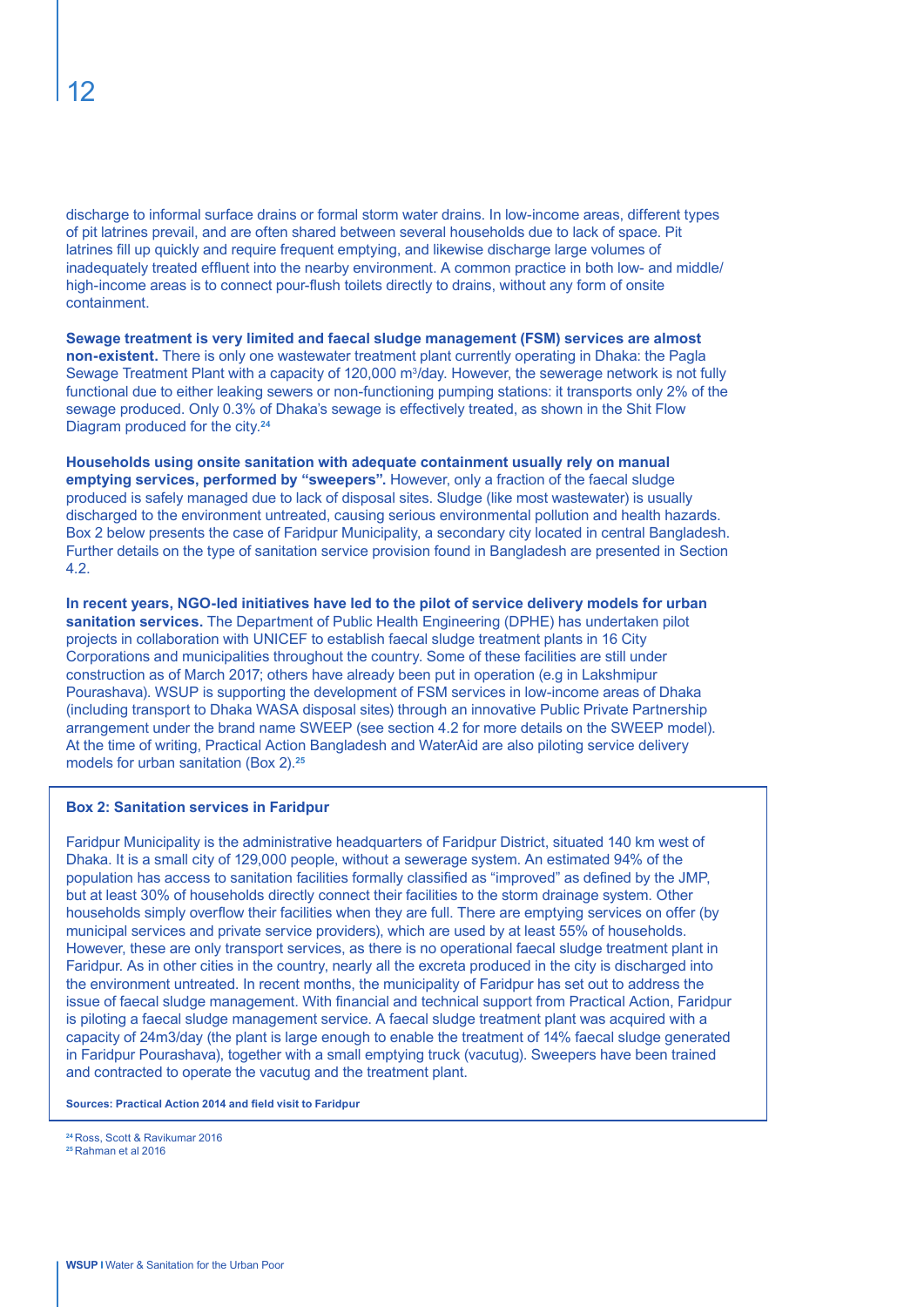# **3 Legal and policy framework for urban sanitation**

#### 3.1 Legal framework

**The existing legal framework for the sanitation sector in Bangladesh consists of Acts and other legal instruments specifying the functions and responsibilities of various sector organisations.**  Table 2 below presents the main acts and ordinances related to the sanitation sector. Other acts related to health and safety (e.g. 1860 Penal Code and the 1944 Public Health Ordinance) are also relevant.

#### **Table 2: Legal acts pertaining to the urban sanitation sector**

| Acts, ordinances and other legal<br><b>instruments</b>                                                                                                        | <b>Brief description</b>                                                                                                                                                                                                                                                                                                                                                                                                                                                                                            |  |  |
|---------------------------------------------------------------------------------------------------------------------------------------------------------------|---------------------------------------------------------------------------------------------------------------------------------------------------------------------------------------------------------------------------------------------------------------------------------------------------------------------------------------------------------------------------------------------------------------------------------------------------------------------------------------------------------------------|--|--|
| Rules of Business, 1996                                                                                                                                       | Allocates responsibilities to various government departments and ministries. For<br>Dhaka, Chittagong, Khulna, and Rajshahi City Corporations, separate WASAs were<br>created by WASA Acts. The Department of Public Health Engineering (DPHE) is<br>responsible for the construction of water and sanitation systems throughout the<br>country including in Pourashavas. At the same time Pourashavas are responsible for<br>the operation and maintenance of water and sanitation infrastructures in their towns. |  |  |
| Local Government (Pourashava) Act, 2009<br><b>Local Government (City Corporations)</b><br>Act, 2009<br>Upazila Parishad Act, 2009<br>Union Parishad Act, 2009 | Specifies the responsibilities, including those related to water and sanitation,<br>of different levels of local governments. In the case of water and sanitation,<br>responsibilities include provision and maintenance of water supply, sanitation and<br>drainage facilities and preventing pollution of water sources. The Acts also establish<br>as an offence allowing the contents of any sink, sewer, drain, or cess-pool to reach<br>any street or public place.                                           |  |  |
| Water and Sewerage Authority (WASA)<br>Act. 1996                                                                                                              | Empowers local governments to establish WASAs and permits WASAs to carry out<br>works related to sewerage systems, solid waste collection and drainage; describes<br>the composition of the WASA Board and delineates responsibilities between the<br>Board and the Managing Director; empowers local governments to set tariffs and<br>taxes for improved sanitation services. WASAs are established in Dhaka, Chittagong<br>Khulna and Rajshahi.                                                                  |  |  |
| Environmental Conservancy Act, 1995<br><b>Environmental Conservation Rules, 1997</b>                                                                          | Establishes a framework for environmental management and setting environmental<br>quality standards.                                                                                                                                                                                                                                                                                                                                                                                                                |  |  |

The existing legal framework reveals overlaps and confusions in the allocations of responsibilities for sanitation services, especially between sector agencies (e.g. DPHE) and local governments (Union Parishads and Pourashavas). The existing Local Government Acts remain to be fully enforced so that City Corporations and Pourashavas can have full autonomy to plan and budget for sanitation services, and recruit the staff needed (currently, they require permission from the Local Government Division of the MoLGRD&C).

**In a bid to clarify institutional responsibilities, the government has developed a specific regulatory framework for FSM.** The draft FSM institutional and regulatory framework has been prepared by a working committee of the Local Government Division with support from key donors involved in the sanitation sector in Bangladesh. It clarifies the roles and responsibilities for FSM, re-affirming ministries' lead role in policy making, City Corporations and municipalities' roles in ensuring services, and the need for potential partnerships with WASAs where relevant. The framework also proposes guidelines for the design of household and treatment facilities; specifies the potential of private sector participation; and identifies the need for the MoLGRD&C to set up a unit in the City Corporation (or municipalities' organogram) for the effective delivery of FSM services. As of February 2017, the draft framework had been approved by the relevant ministries and was ready for approval by the Parliament.**<sup>26</sup>**

**<sup>26</sup>**The Institutional and Regulatory Framework was approved in May 2017, after the completion of this report. It consists of four frameworks: one for Dhaka, one for other City Corporations, one for municipalities and one for rural areas.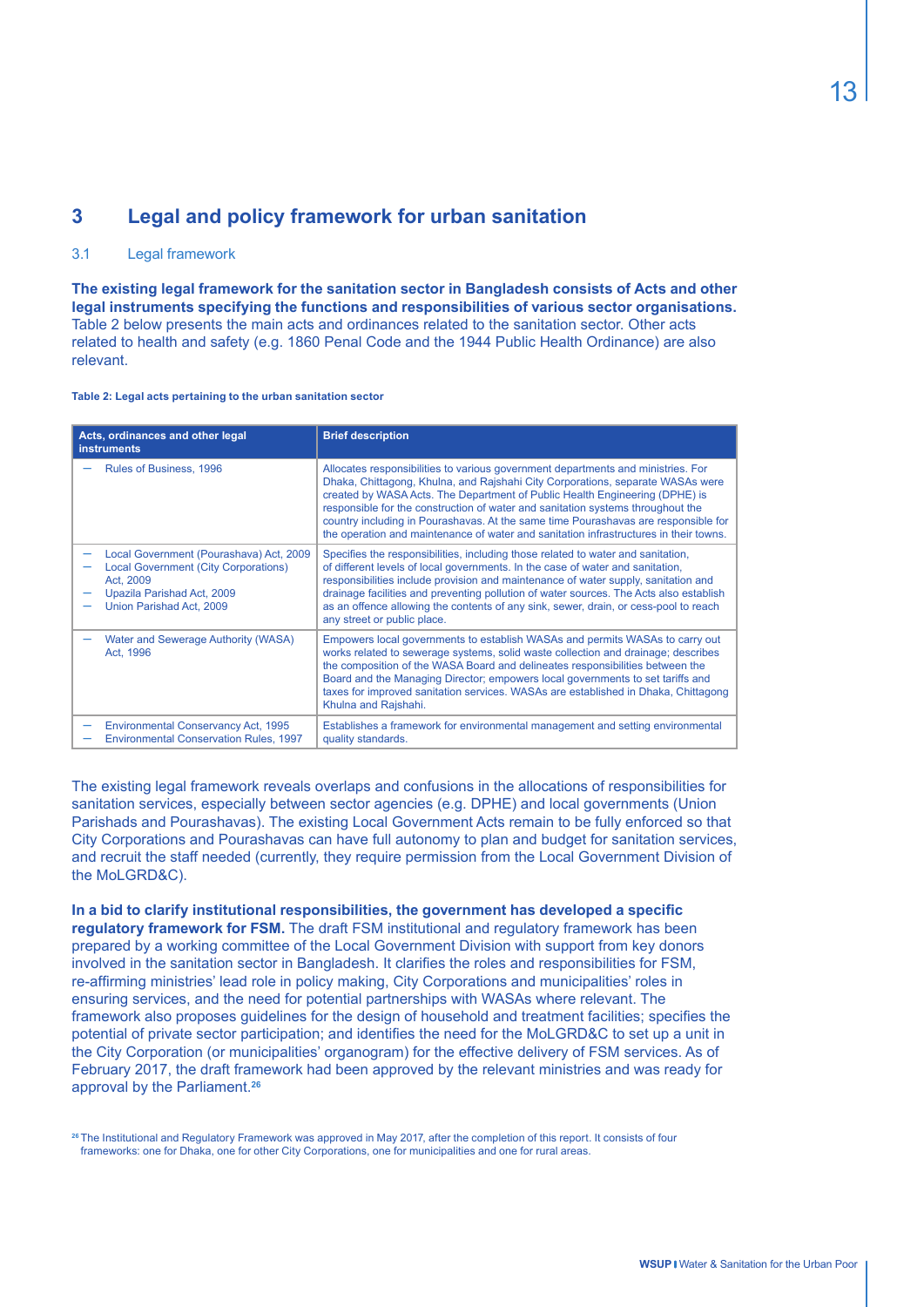#### 3.2 Policy framework

**The National Policy for Safe Water Supply and Sanitation (NPSWSS) issued in 1998 is the main policy document for the sector.** It sets the goal to provide universal access to sanitation for all at affordable costs, without committing to a timeframe. The policy acknowledges the need for decentralised services (without providing specific guidance on how services should be organised) and the role of NGOs and the private sector in providing sanitation services.

**NPSWSS assigns roles and responsibilities of government agencies, the private sector and NGOs.** It recognises DPHE as the lead sector agency and outlines the role of the Local Government Engineering Department (LGED) in supporting donor-funded projects, including water and sanitation. However, the institutional arrangements between the national government agencies and local governments (Union Parishads, Pourashavas and City Corporations) are only suggestive. The policy does not provide a mechanism for well-defined coordination among different sector stakeholders from the community to the central level. Further, the policy does not define targets and standards for service levels and does not address FSM, one of the key issues facing Bangladesh's cities.

**Strategies have been developed to support the implementation of the NPSWSS.** In 2014, the government issued a National Strategy for Water Supply and Sanitation (replacing a strategy developed in 2005, which was mainly focused on rural sanitation). The 2014 Strategy re-affirms the goal to achieve universal access to sanitation services and provides strategic guidance to government institutions and sector practitioners. A guiding principle of the Strategy is the recognition of access to water and sanitation services as a human right. The Strategy explicitly recognises the need to move up the sanitation ladder and develop FSM services, and identifies some broad areas of intervention in order to establish FSM services (Box 3).

#### **Box 3: Strategic directions for FSM in the 2014 National Strategy**

The following areas of interventions or "strategic directions" were identified in the 2014 National Strategy for Water Supply and Sanitation in order to establish adequate faecal sludge management services:

- 1. Give priority to the management of faecal sludge from septic tanks and pit latrines such that all sludge is collected, transported, treated and disposed safely in an environmentally friendly manner.
- 2. Develop innovative technologies appropriate to local conditions for collection, treatment and safe disposal of faecal sludge.
- 3. Allocate land at suitable locations (by local governments) for faecal sludge treatment and disposal for all urban areas and upazilla headquarters.
- 4. Build faecal sludge management and regulation capacities of local governments.
- 5. Emphasise action research and demonstration projects for recycling faecal sludge, such as composting for use as fertilizer and generation of biogas.
- 6. Encourage use of double pit latrines to enable proper in-situ composting of sludge, its safe disposal and/or use as fertilizer.
- 7. Make arrangements including bylaws for regular emptying of septic tanks and pit latrines.
- 8. Establish sludge management systems for trains, launches and boats.
- 9. Provide technical and business support to the private sector in sludge management, recycling, and sale of compost or other products.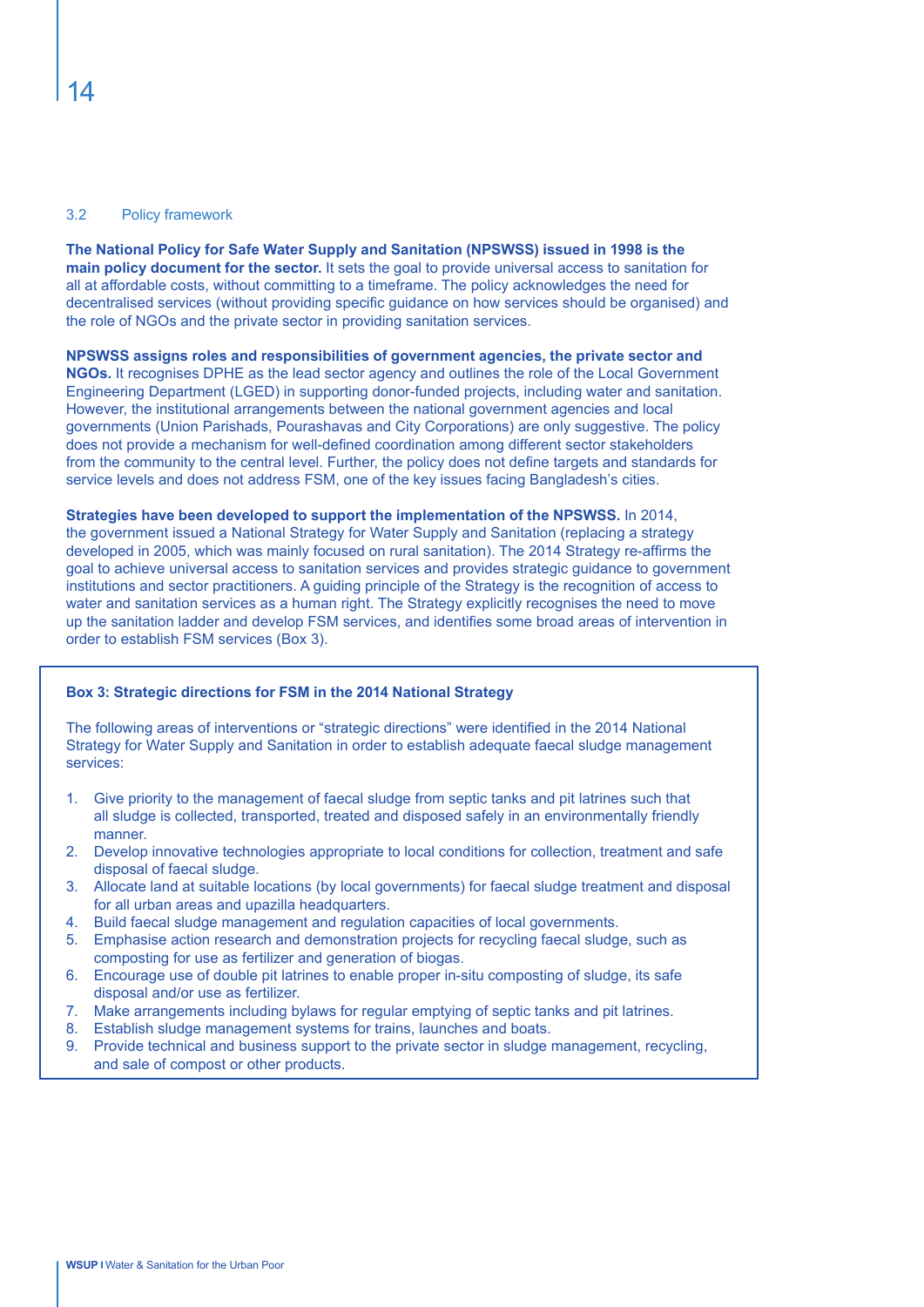**The government has approved a 15-year Sector Development Plan (SDP) for the financial years 2011-2025 for the water supply and sanitation sector.** This long-term plan is supposed to be updated every five years (although it was not updated in 2016). The objective of the SDP is to provide a framework for planning, implementing, coordinating and monitoring all activities in the water and sanitation sector. It sets the situation of services and the key principles that should guide the sector. Among these principles, the SDP recognises the need to provide inclusive services (particularly to reach low-income areas) and the role of the private sector. It also recognises that public investments in urban sanitation have to increase. However, the SDP plan focuses on sewerage services, leaving the bulk of investments in onsite technologies to households.**27**

**<sup>27</sup>**Local Government Division 2011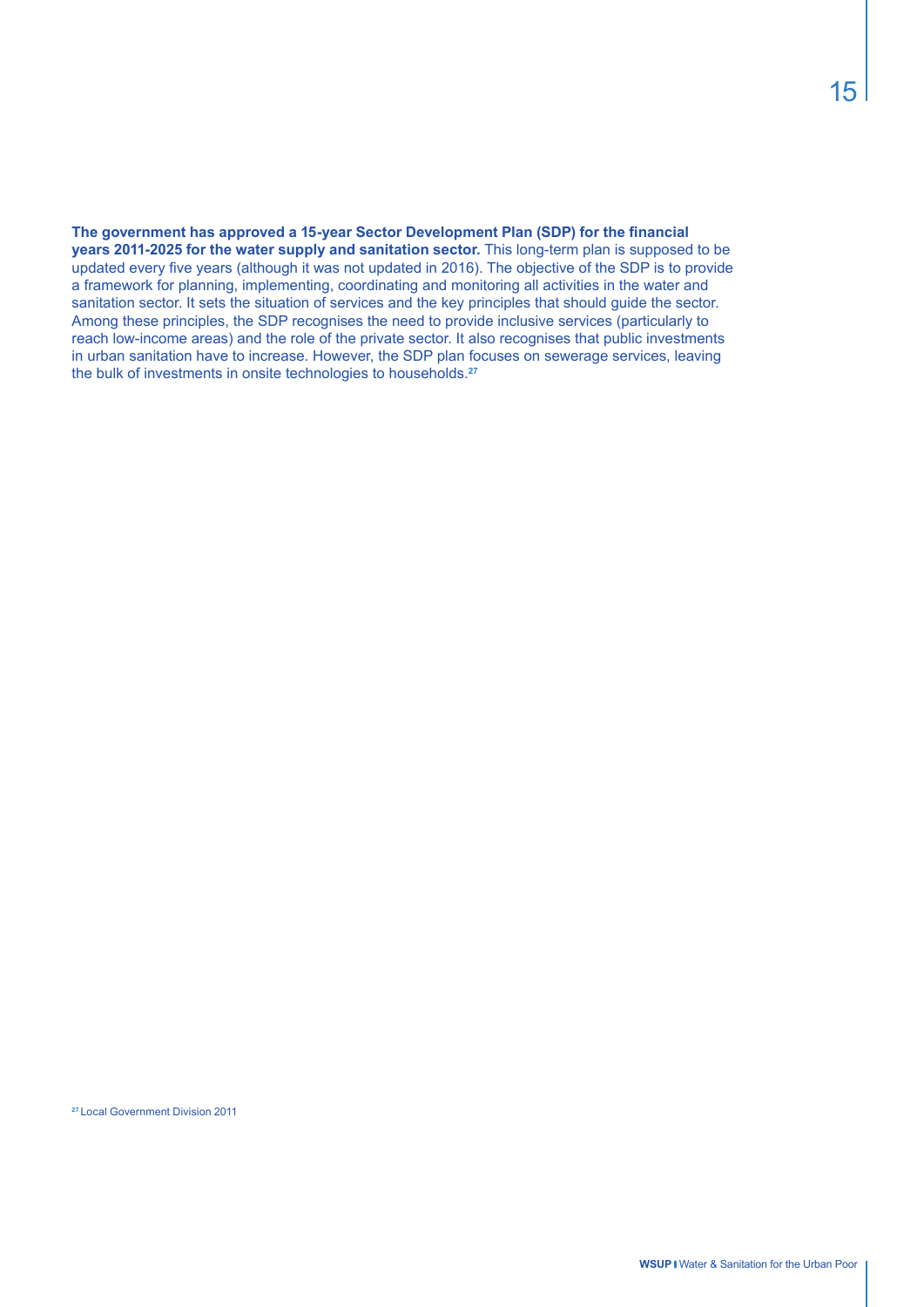# **4 Institutional arrangements for urban sanitation**

#### 4.1 National and local level institutions

**At national level, DPHE, sitting within the Local Government Division of MoLGRD&C, has chief responsibility for the development of the water and sanitation sector.** DPHE has the specific responsibility to implement sanitation (and water) projects in areas that are not covered by a WASA. DPHE's mandate also includes advising the government on policy and action plans for sanitation and providing support to local governments in the development and operation of sanitation services. In addition to DPHE, the Local Government Engineering Department (LGED), also within the MoLGRD&C, implements water and drainage projects in urban areas as part of urban infrastructure development projects.

**A National Forum for Water Supply and Sanitation (NFWSS) was established within the Local Government Division.** The Forum acts as a national-level coordination platform between government agencies, NGOs, development partners and the private sector.

**As per the Pourashava and City Corporation Acts, local governments should ensure sanitation services to all residents.** However, their current capacity to fulfil this mandate is very limited: local governments face resource constraints as transfers from national governments are very limited; they have limited autonomy in setting tax rates; and they are often unwilling to raise sufficient taxes and fees to cover their costs. Local governments are also reluctant to act as regulators (e.g. to enforce public health standards) for services. Despite increased awareness of environmental and health hazards caused by poor FSM, local governments do not prioritize sanitation services and therefore do not allocate resources to the sector. A contributing factor is that demand for improved services from urban residents is generally perceived to be low.**<sup>28</sup>** There is no separate unit/division for FSM within City Corporations and Pourashavas, although all have a separate section known as the "Conservancy Section" that deals primarily with street sweeping, surface drain cleaning and solid waste management.

Figure 2 below presents the different institutions involved in sanitation services and their mandated functions.



**Figure 2: Institutional set-up for urban sanitation services**

**<sup>28</sup>**Ross, Scott & Ravikumar 2016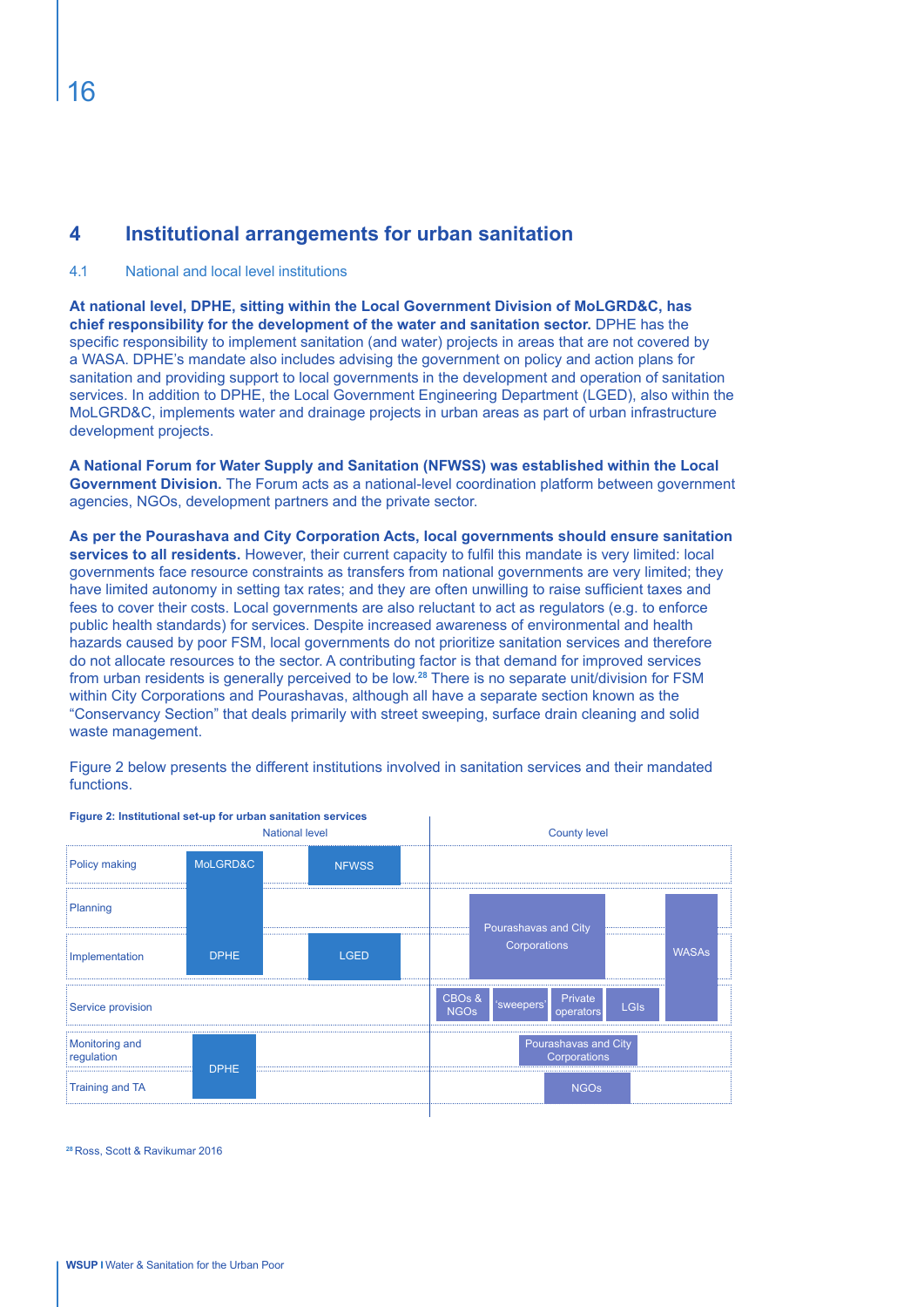**A FSM network of sector practitioners was launched in August 2016.** The FSM Network Bangladesh (FSMNB) is a membership organisation and platform for sector actors to generate ideas, share views, and influence policies and practices to meet sector challenges. FSMNB has succeeded in engaging with national institutions and has been instrumental in developing the regulatory framework for FSM services. The first FSM Convention was held on in December 2016, coordinated by WaterAid Bangladesh and other key stakeholders.

#### 4.2 Service providers

Sanitation service providers in urban cities include WASAs, cities and municipalities, and private operators, as outlined below.

**WASAs.** To date, four WASAs have been established: Dhaka, Chittagong, Khulna and Rajshahi. These WASAs, which are corporatised utilities (i.e. they ring-fence their revenues), fall under the direct authority of the MoLGRD&C. WASAs are mandated to ensure water supply, drainage and sewerage services in their respective City Corporations. They undertake the construction, operation and maintenance of water, sewerage and storm water systems. WASAs source their funds for operational costs from tariff revenues. However, capital investments are usually financed by the central government (often with support from development partners). WASAs also receive some grants for the maintenance of drainage systems. WASAs do not have specific departments for FSM.

Dhaka WASA is the only utility offering sanitation services, as it is the only one that operates a sewerage network and a treatment plant. WASAs do not have any responsibility for emptying septic tanks or pits. In recent months, UNICEF donated two faecal sludge vacuum tankers to Dhaka WASA. With support from WSUP, lease contracts were designed to tender the tanker's operation.**<sup>29</sup>** A private company involved in cleaning services won the contract and provides the emptying service under the brand name "SWEEP". Subsidised lease fees have enabled SWEEP to make a profit after its first five months of operations; however, significant challenges remain around a) ensuring that operators serve low-income communities and b) ensuring safe disposal of the waste collected. The lease model is being replicated in Chittagong and Rangpur, and is expected to be rolled out to other cities in due course.**<sup>30</sup>**

**Cities and municipalities.** Where WASAs are not present, cities and municipalities provide some sanitation services (e.g. in Faridpur, see Box 2 on page 12). Within cities and municipalities, the Water Supply and Drainage Division usually lies under the Engineering Department. Municipal services are usually focused on cleaning drains, the removal of solid waste, and street sweeping. Some municipalities are engaged in hygiene promotion and toilet construction. Although national data is not available, several respondents indicated that it is extremely rare for municipalities to offer any form of sanitation (excreta management) services.

**CBOs and NGOs.** CBOs and local NGOs have been key actors in the urban sanitation sector since the 2000s, as community-led water and sanitation programmes were implemented with support from donors (UNDP, UN-Habitat and DFID). Some CBOs have been successful in mobilising communities to invest in communal sanitation facilities.**<sup>31</sup>**

**<sup>29</sup>**WSUP 2015

**<sup>30</sup>**Based on discussion with key informants in-country

**<sup>31</sup>**See for example the guidelines under the Participation of Local Partnerships for Urban Poverty Alleviation Project (LPUPAP) funded by UNDP, among other donors.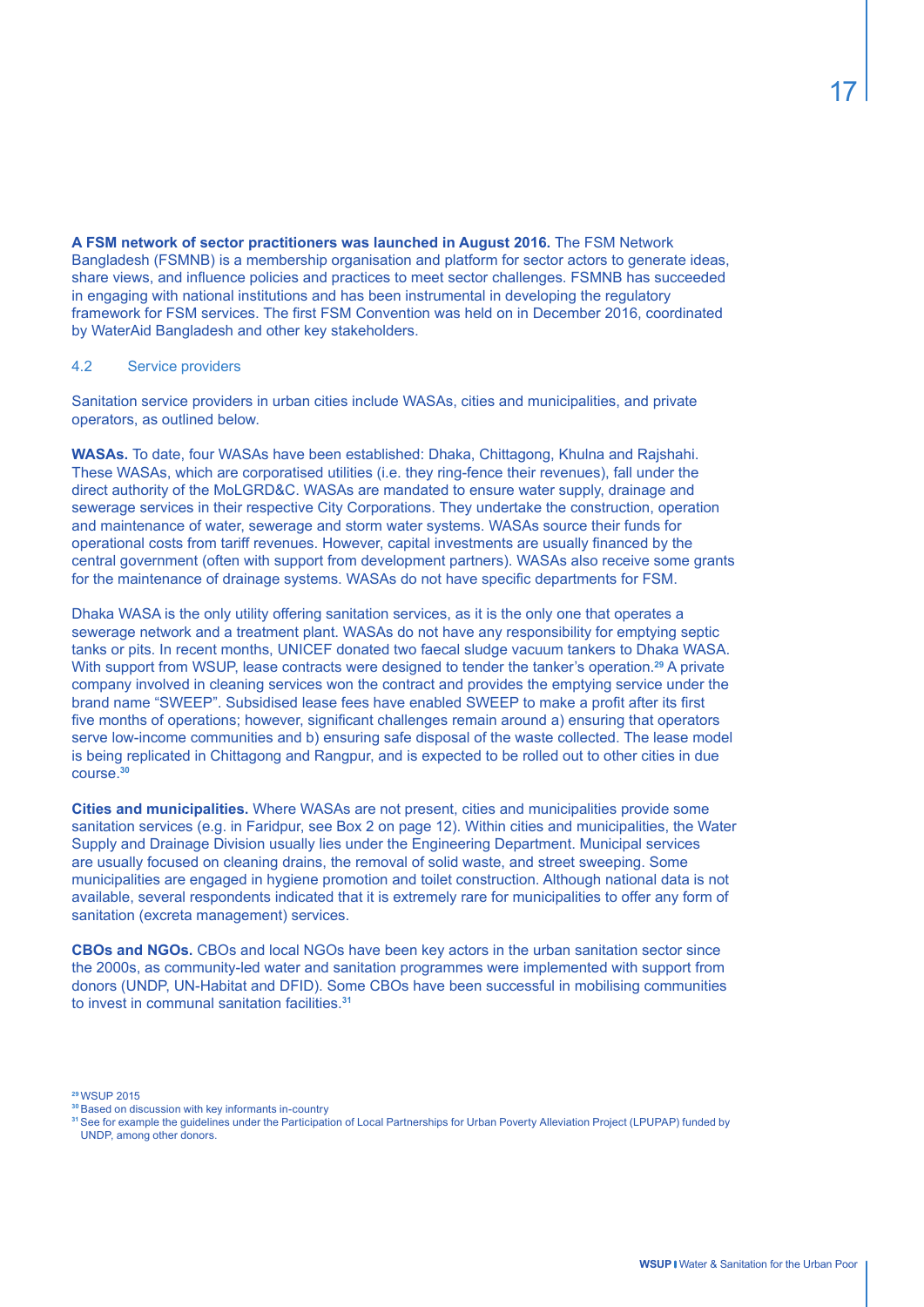**Several local NGOs are involved in hygiene promotion as well as the construction of toilet facilities and the provision of faecal sludge management services.** In Dhaka for example, ARBAN, DSK and NDBUS are NGOs involved in public toilet construction. Since 2002, DSK also offers mechanical emptying services with vacutugs at subsidised rates in low-income areas (higher rates are applied in better-off parts of Dhaka).

**Private operators.** Beyond toilet construction (usually done by local masons) and manual emptying performed by sweepers, the involvement of private operators in the sanitation sector is very limited at present and mostly supported by international NGOs. The most significant pilots in this regard are the WSUP-UNICEF-supported lease contracts with a local company (Gulshan Clean Care or GCC) for sludge emptying in Dhaka (which operates under the brand name SWEEP); Practical Action's capacity building activities with sweepers to develop emptying and transport services in Faridpur; and WaterAid's work in the area of public toilet management. Despite commitments in the Sector Development Plan (SDP) to increase private sector participation, the country has yet to see the private sector involved in sanitation services on a large scale, especially in urban areas (Box 4).

#### **Box 4: Despite clear potential, private sector participation remains limited**

A policy and strategy for Public Private Partnerships (PPP) was published in 2010, which made various environmental services eligible to be implemented through PPPs. Although not explicitly mentioned, sanitation is within the sectors recognised in the scope of PPPs. The policy, however, mainly refers to concession contracts that entail substantial risks for private operators, as they are long-term contracts that require a contribution to capital expenditure. Apart from NGO-led pilots, initiatives to translate the PPP policy into guidelines for the water and sanitation sector are weak. Further, the private sector is not attracted to the sanitation sector due to limited demand from households. As highlighted by the World Bank diagnostic of FSM services in Dhaka, only 13% of households surveyed report having septic tanks or latrines that need to be emptied. Low consumer demand is linked to poor construction of toilet facilities, which are often directly connected to drains. Developing private sector participation would require a substantial increase in public expenditure in infrastructure development and the roll-out of less risky contracts such as lease or management contracts. At the same time, local governments (who would be contracting authorities) should be provided technical assistance for procuring the services of private operators, drafting contracts and regulating their implementation.

**Sources: Government of Bangladesh 2010 and Ross, Scott & Ravikumar 2016**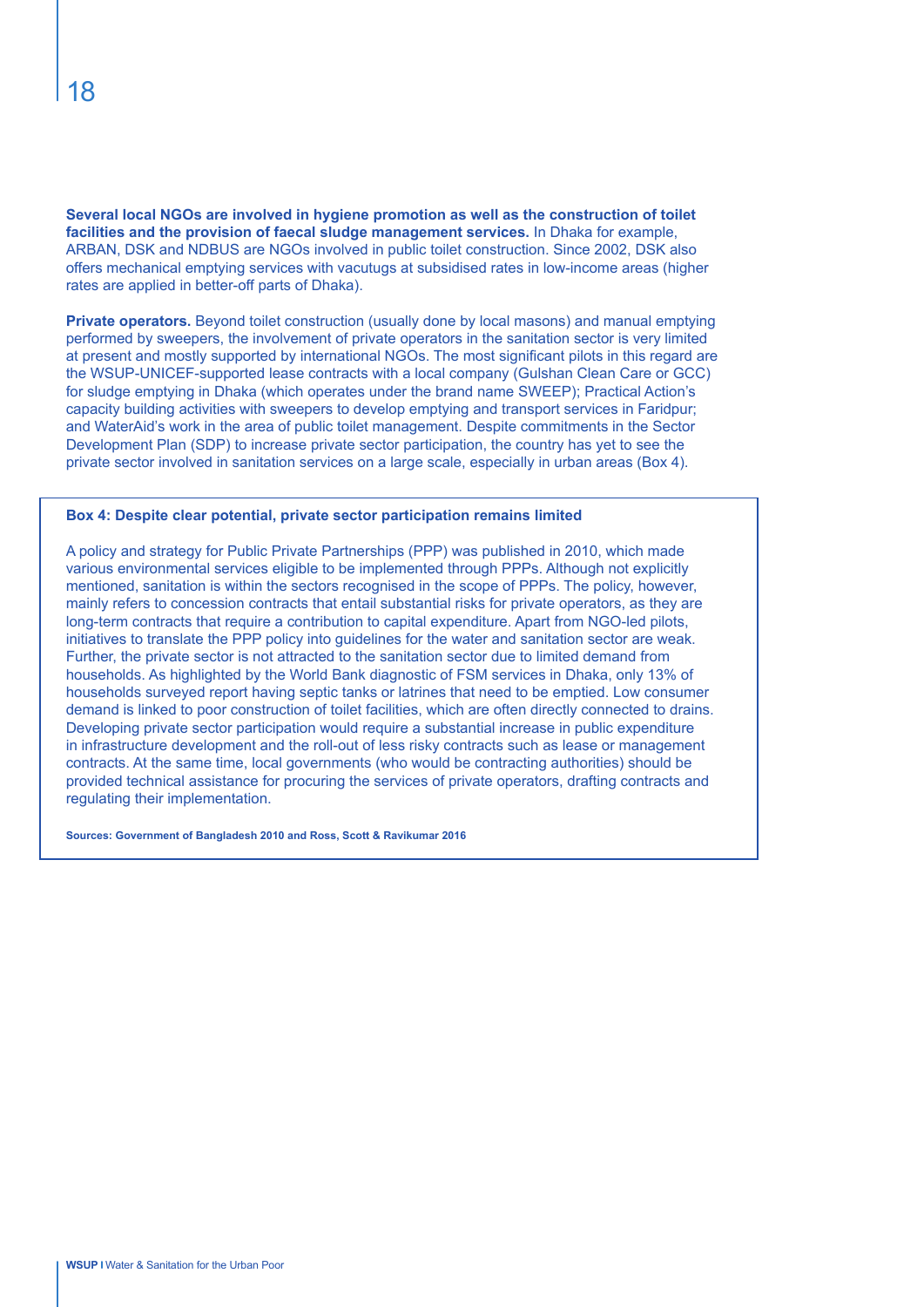# **5 Financing arrangements for urban sanitation**

#### 5.1 Government and international transfers

An assessment of the Bangladesh government's expenditure in the WASH sector was carried out by WaterAid for the financial years 2007-2008 to 2011-2012. It considered the funds transferred from National Development Budget (central government) to the Local Government Division (MoLGRD&C) allocated to WASH expenditure (whether in WASH-specific projects or multi-sector projects with a WASH component). As presented in Table 3, national funding allocation to sanitation (excluding solid waste) has significantly increased since 2012, although the water sector continues to receive the bulk of overall funds to WASH. Investments in sanitation (excluding drainage and solid waste) represented 8% of overall expenditure in 2015-2016, or 0.023% of GDP (in comparison with 0.006% in 2007- 2008).

#### **Table 3: Central government overall allocation to sanitation**

|         | <b>WASH budget</b><br>total (in billion<br>BDT) | <b>WASH budget</b><br>total (in USD<br>million) | <b>Allocation to</b><br>sewerage | <b>Allocation to</b><br><b>latrine</b> | <b>Total allocation</b><br>to sanitation<br>(sewerage and<br>latrine) | <b>Total allocation</b><br>to sanitation<br>as % of WASH<br>budget |
|---------|-------------------------------------------------|-------------------------------------------------|----------------------------------|----------------------------------------|-----------------------------------------------------------------------|--------------------------------------------------------------------|
| 2008-08 | 24.73                                           | 311.07                                          | 0.31                             | 0.28                                   | 0.59                                                                  | 2%                                                                 |
| 2008-09 | 21.17                                           | 266.29                                          | 0.18                             | 0.64                                   | 0.82                                                                  | 4%                                                                 |
| 2009-10 | 34.66                                           | 435.98                                          | 0.29                             | 1.14                                   | 1.43                                                                  | 4%                                                                 |
| 2010-11 | 43.81                                           | 551.07                                          | 0.28                             | 1.45                                   | 1.73                                                                  | 4%                                                                 |
| 2011-12 | 49.87                                           | 627.3                                           | 0.84                             | 1.9                                    | 2.74                                                                  | 5%                                                                 |
| 2012-13 | 32.42                                           | 407.8                                           | 0.78                             | 1.65                                   | 2.43                                                                  | 7%                                                                 |
| 2013-14 | 30.6                                            | 384.91                                          | 0.45                             | 2.48                                   | 2.93                                                                  | 10%                                                                |
| 2014-15 | 43.58                                           | 548.18                                          | 0.21                             | 3.14                                   | 3.35                                                                  | 8%                                                                 |
| 2015-16 | 46.19                                           | 581.01                                          | 0.15                             | 3.73                                   | 3.88                                                                  | 8%                                                                 |

#### **Source: based on Barkat, Poddar, Abdullah & ud Dowlah 2015**

Government activities have focused on investments in sewerage systems (hence only in Dhaka) and the provision of subsidies for poor households' latrine construction. Since 2012, government transfers allocated to latrine construction represent over 50% of total national government investment in sanitation (Figure 3). Although sub-sector expenditure by rural or urban area is not available, it seems likely that most of this investment has been allocated to rural areas, in the drive to end open defecation.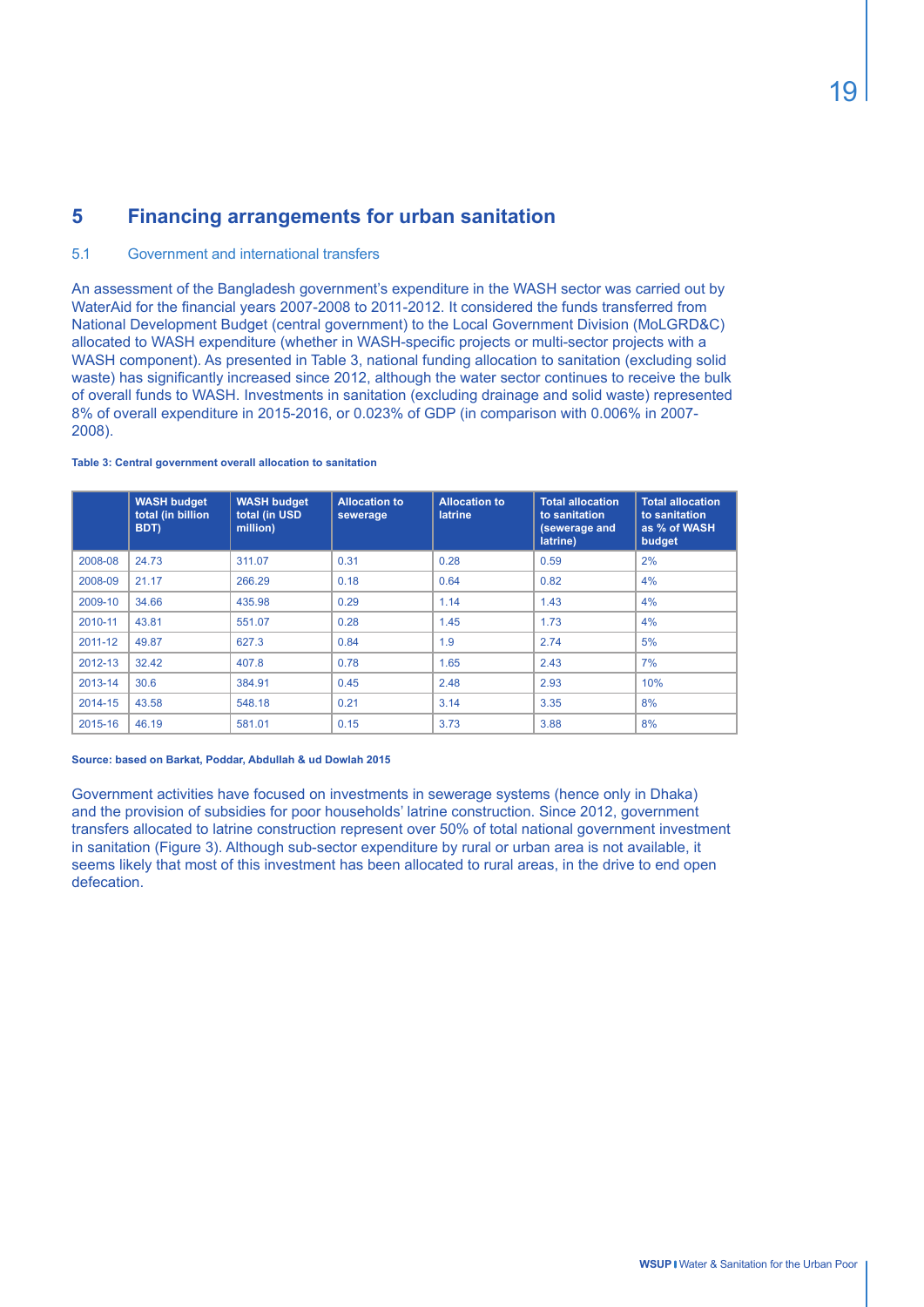

#### **Figure 3: Government transfers to sanitation activities (based on total sanitation expenditure)**

**Source: Barkat, Poddar, Abdullah & ud Dowlah 2015**

**The above figures do not take into account projects funded by multilateral and bilateral development partners.** The main development partners involved in urban sanitation are the World Bank, the Asian Development Bank (ADB) and Agence Française de Développement (AFD). Although the bulk of donor funding is allocated to Dhaka WASA for water supply, some has been allocated to sewerage improvements. Of the large international financial institutions, only the World Bank has supported the development of FSM services: to date this support has consisted of technical assistance to Dhaka WASA for the development of a strategy for FSM. The World Bank is preparing the next phase of the Dhaka Sanitation Improvement Project (expected to cost USD 960 million), a seven-year project to be implemented from October 2018. The programme is planning the construction of several sewerage treatment plants, additional pipe sewerage network and pumping stations for lifting and discharging sewage to treatment plants. Other donors are expected to support the programme.

**The figures on national expenditure on sanitation services presented above do not take into account municipal own-revenue allocation to sanitation.** However, it is likely that such allocations are currently of very small amount.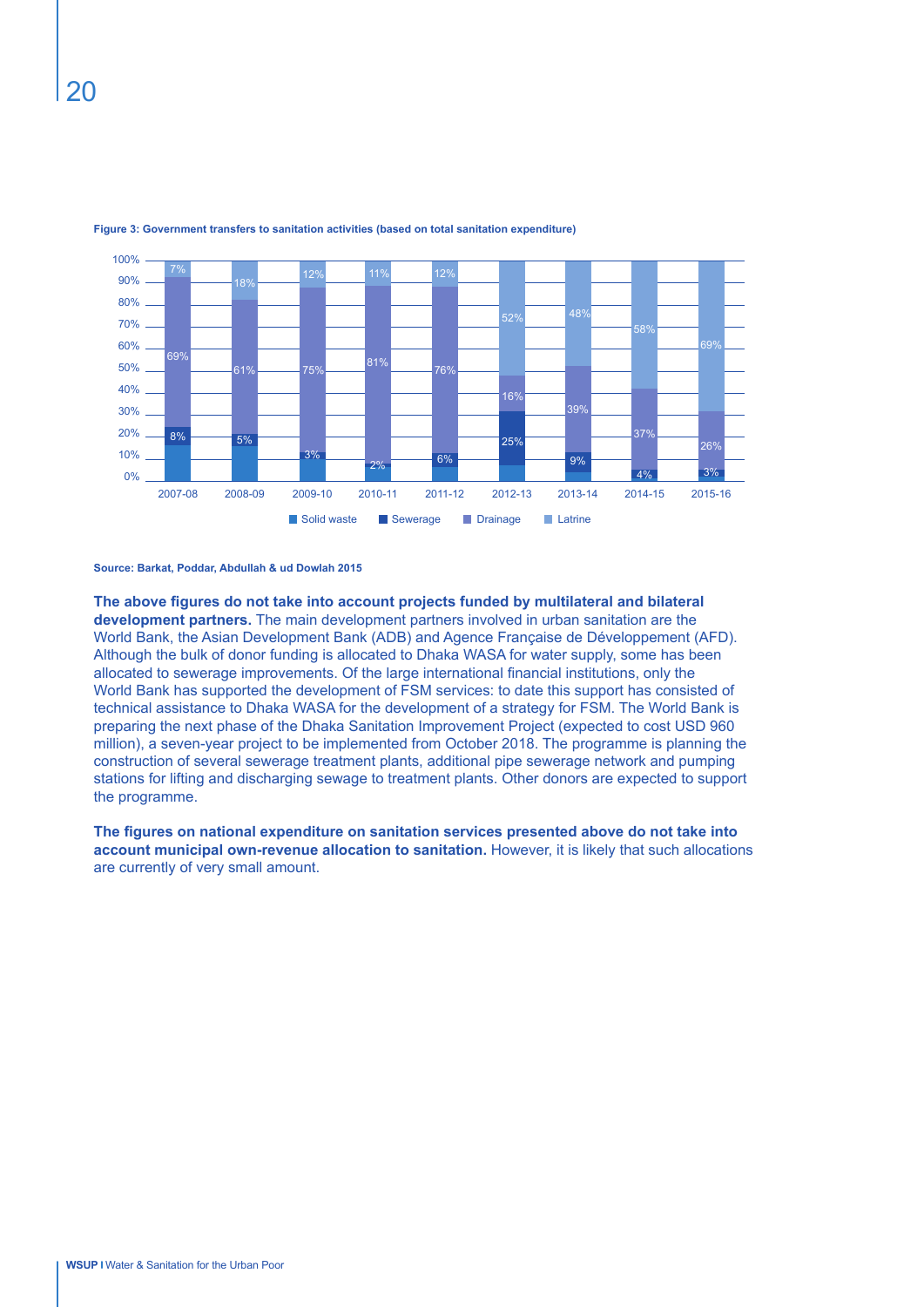#### 5.2 Tariffs

**Only Dhaka WASA applies tariffs for sewerage services.** In Dhaka, households that have both water and sewerage connections pay the equivalent of their water bill for sewerage services (i.e. if the water bill is USD 15, the household would pay an additional USD 15 for sewerage).

**Sanitation tariffs paid by tenants to landlords are generally low.** In Dhaka, for example, tenant households that pay for sanitation separately from rent spend on average only BDT 31 (USD 0.38) per month, equivalent to just 0.4% of average monthly income. Only 9% of tenant households pay for sanitation separately from rent: the remaining 91% of tenant households use sanitation facilities provided by their landlord without additional charge. It is unclear whether rents are higher for accommodations with sanitation facilities.**<sup>32</sup>**

**Existing data indicates fees for faecal sludge emptying are often beyond low-income households' willingness and/or ability-to-pay.** In Faridpur, for example, sweepers charge BDT 1.5- 2 (USD 0.19-0.24) per pit or cubic feet of liquid faecal sludge; while BDT 2,000-3,000 (USD 12-37) per 0.5 m3 to 1 m3 of sludge is charged for septic tanks, including transport. A NGO managing a biogas digester collects BDT 40-50 (USD 0.5-0.62) per household monthly.**<sup>33</sup>** In Dhaka, two operators (DSK and GCC) apply differentiated tariffs depending on the type of customers using their services. Lowincome customers pay a subsidised rate while non-low-income residents and businesses pay a higher rate.

**<sup>32</sup>**Dhaka WASA 2015 **<sup>33</sup>**Practical Action 2014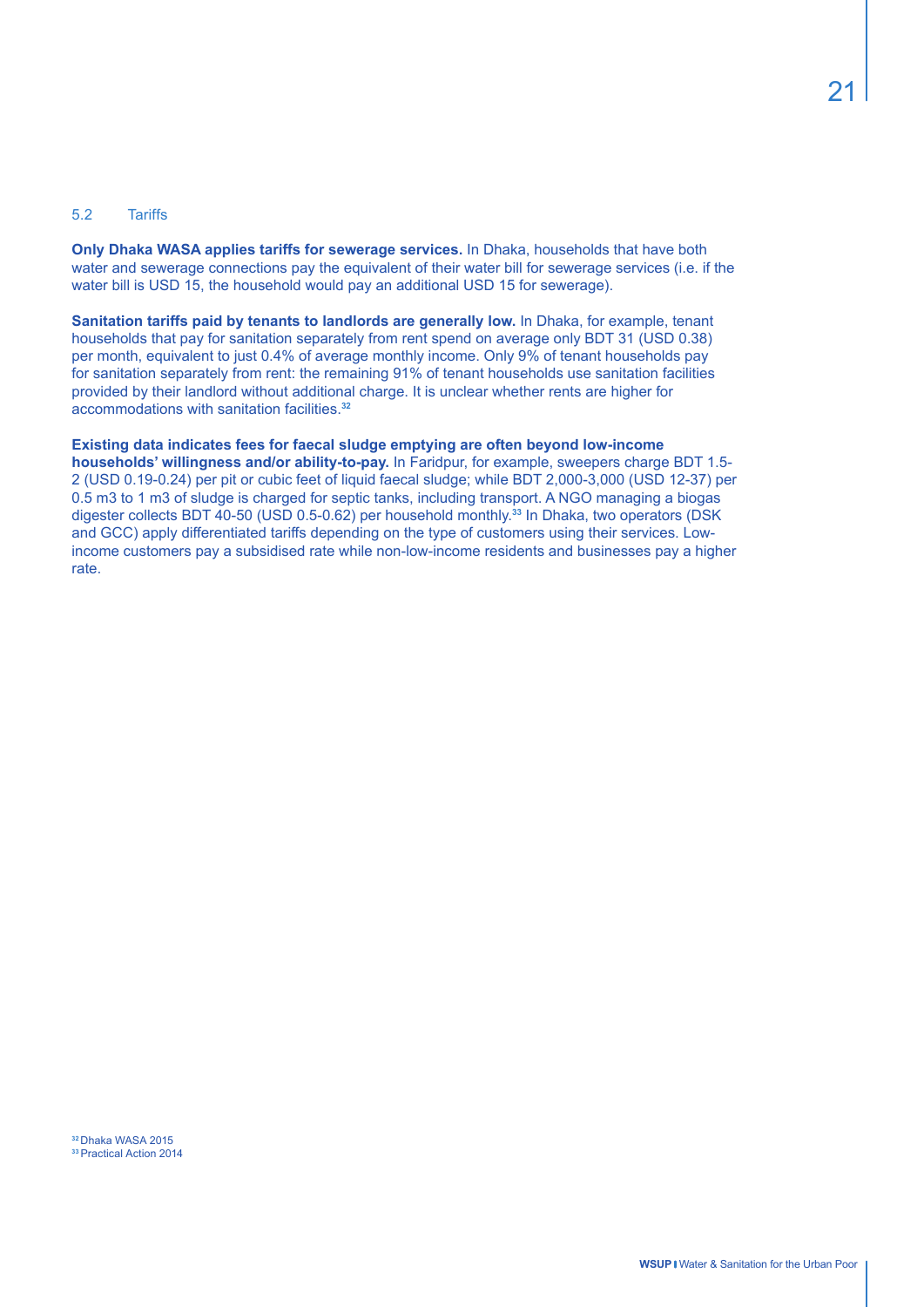# **6 Key barriers to developing pro-poor urban sanitation services**

The sections above have outlined some of the key challenges faced by the urban sanitation subsector, especially for delivering pro-poor services. We suggest that key barriers to universal urban sanitation coverage are as follows:

**Rapid urbanisation.** Rapid rates of urbanisation have created areas of very high population density, presenting a challenge for the construction of networked solutions, transfer stations and treatment plants. In addition, many policy makers do not currently view onsite sanitation technologies as acceptable solutions for densely populated areas. While solutions should focus on the promotion of adequate household sanitation facilities with appropriate containment capacity - in addition to the whole sanitation value chain – lack of space in densely populated slum areas often prohibits the provision of individual household toilets: in such cases communal toilets need to be considered (whereby several households use the same facility, not on a pay-per-use basis), together with payper-use public toilet facilities in busy areas. Together with onsite facilities, transport and treatment facilities adaptable to high density areas should gain prominence in the planning of sanitation services. The availability of land (mostly privately owned in slums) for sanitation improvements (e.g. constructing decentralised treatment plants) is a further challenge.

**Weak decentralisation and local governments' limited financing capacity**. Local governments are fully dependent on MoLGDR&C for all matters, including infrastructure improvements. Poor fiscal decentralisation implies that local governments cannot effectively plan service delivery as they do not have adequate budgets to fulfill their mandates. Most construction works are planned and overseen by a central agency, usually the DPHE. Local governments' capacity to plan, implement and regulate sanitation services is further constrained by their limited capacity to generate local revenues, as tax types and rates remain controlled by the central government. As they are resource-constrained and subject to the Local Government Division's approval to recruit staff, local governments are also understaffed. The overall result is that local government capacity for delivering services remains poor.

**Lack of coordination among national institutions.** Ill-defined institutional relationships—a result of ineffective decentralisation—and historically limited experience with onsite sanitation services are critical issues that need to be overcome. Urban sanitation falls under the responsibilities of several institutions, while central government institutions, mainly MoLGDR&C and the Ministry of Housing and Public Works (MoH&PW, responsible for urban planning), retain a role in planning and implementation, in addition to policy development. However, linkages between MoLGDR&C and MoH&PW in the formulation of budget allocation and planning infrastructure development are almost non-existent, resulting in a corresponding lack of city-wide urban planning incorporating strategies for housing, sanitation and other critical urban infrastructure and services. Overlaps and lack of coordination also affect service delivery at the local level. In large cities, WASAs (funded directly by the MoLGRD&C) are responsible for sanitation, a responsibility that overlaps with City Corporations' responsibilities. Most funds for water and sanitation are directed to WASAs where they exist.

**Limited supply side and limited demand for sanitation services.** The market for FSM is embryonic. As presented in this report, most sanitation service providers are individuals operating informally, known as sweepers. Professional operators involved in faecal sludge services are mostly NGOs (although there is one enterprise that won a lease contract with Dhaka WASA). This lack of supply of services reflects the lack of demand for improved sanitation services. A study in Dhaka found that although 75% of households city-wide use onsite sanitation - suggesting high potential demand for FSM services - only 13% of households report experiencing a pit or tank filling up, suggesting low effective demand.**<sup>34</sup>** This is because sludge and wastewater are directly discharged

**34** Ross, Scott & Ravikumar 2016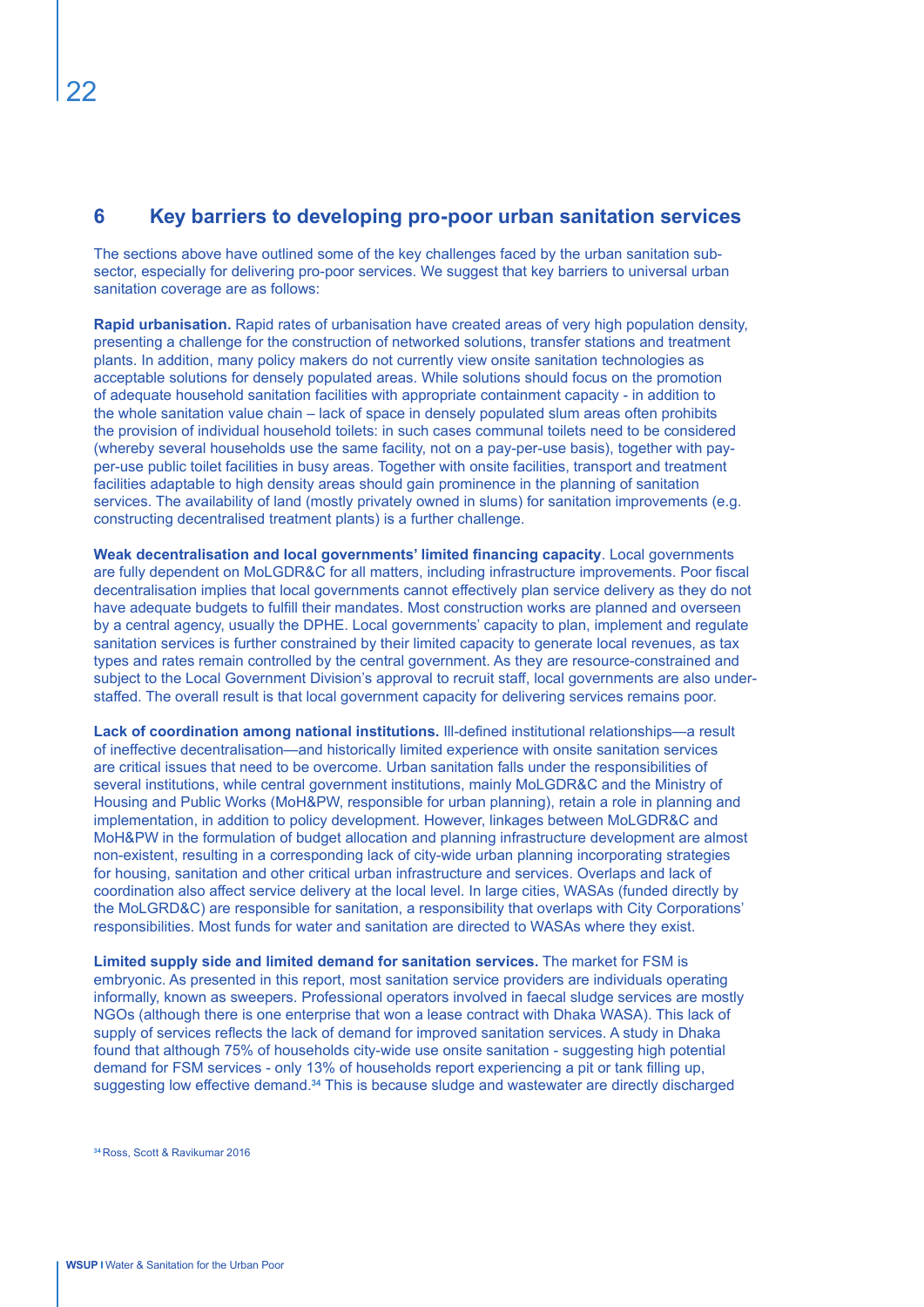23

into the drains.**<sup>35</sup>** Operators such as the NGO DSK report that vacuum trucks are not operational for up to 40% of their time due to lack of demand.**<sup>36</sup>** At the same time, marketing activities to promote these services are quasi non-existent. A critical area to address is the lack of enforcement of building planning regulation, which means that more housing is being built without adequate sludge containment systems (Box 5).

#### **Box 5: The application process for housing construction permits in Dhaka**

According to the formal process for obtaining a housing construction permit, a property developer should seek planning permission from RAJUK (the Capital Development Authority of Bangladesh). Before granting the permit, RAJUK should consult with the relevant authorities (including Dhaka WASA and the City Corporation) in order to ensure that adequate services (e.g. water supply, sewerage, drainage, solid waste etc.) are delivered in the area where the new housing will be developed. However, the actual process rarely follows the formal procedure. For example, RAJUK ensures that water services are provided, but does not inquire about other services, such as adequate sanitation. Further, according to building standards, developers should construct septic tanks (and leach pits) that should be easily accessed for desludging. However, developers often connect toilet facilities to drains and find ways to avoid any fines from RAJUK inspectors.

**Source: Ross, Scott & Ravikumar 2016**

**Lack of public funds allocated to urban sanitation.** Most funds for the sector are allocated to water; sanitation (including sewerage services) has received very limited funds. There are no government investments in the infrastructure required to improve sanitation services for lowincome communities. Domestic public expenditure on onsite sanitation (the predominant solution in low-income areas, as well as better-off parts of cities) in urban areas is quasi-nil. As a result, the supporting infrastructure for emptying, transport and treatment services is equally non-existent. Most infrastructure (including emptying trucks and small-scale faecal sludge treatment facilities) is funded by international NGOs and is generally implemented in pilot projects, with limited scale. Bringing onsite sanitation services to scale will require considerable public investments, especially in the context of the embryonic market described above.

**Challenging topography and hydro-geological conditions.** Bangladesh is a flat country, except for a small part of Chittagong Hill Tracts in the South East. As a result, sewerage is costly to install with many pumps required to convey the sewage. In addition, many poor urban communities are located in high water table and flood-prone areas, requiring adaptive (and potentially costly) technologies.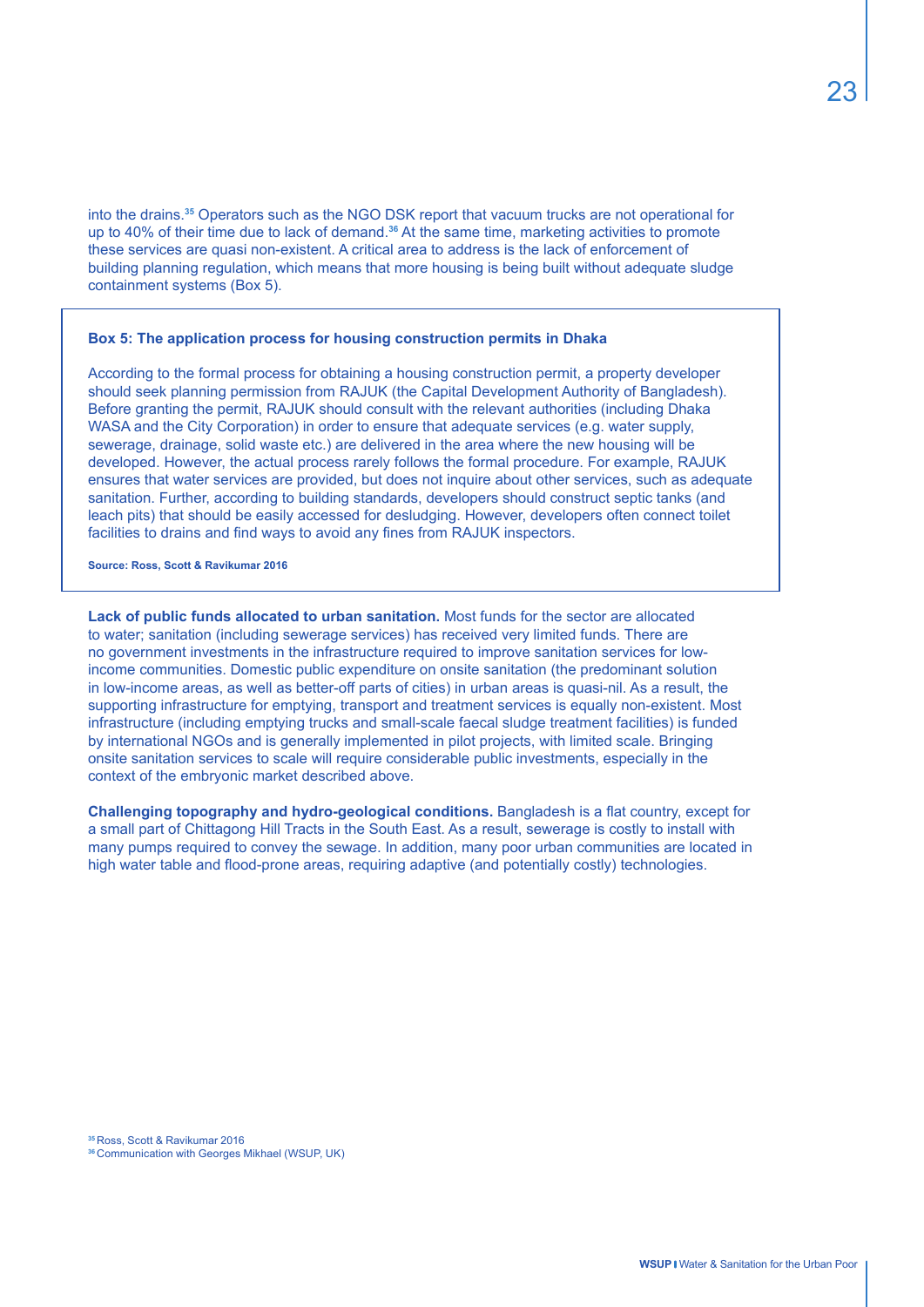# **7 Sector trends**

Sanitation has yet to captivate the public attention in the same way as other concerns of urban residents (such as solid waste management). As in many countries, poor sanitation remains "invisible" and its adverse effects on health and the environment are not well-known, or simply ignored or accepted as inevitable. Reflecting general opinion, political commitment to sanitation, including for urban areas, is equally weak. Despite these challenges, a number of factors presented below have the potential to bring positive changes in the sector in the future. The pace of change in the sector will depend on how fast the barriers that have been identified are addressed.

**FSM as the buzzword in the sector.** The sector has clearly moved beyond the MDG era and is looking beyond the development of containment services to the development of the whole supply chain of services. Studies such as the Shit Flow Diagram have helped to highlight the problem of ill-managed faecal sludge services. International NGOs influential in the sector have launched a coalition called the FSM Network Bangladesh to bring together all stakeholders directly or indirectly linked to the sector (from sector agencies to microfinance institutions).

**The increasing interest of larger donors in pro-poor sanitation services.** As described in this report, larger donors such as the World Bank and AFD have focused on the design of sewerage improvements. While the need to improve sewerage services is pressing in many cities in Bangladesh, decentralised solutions appear to be the most realistic solution in the short to medium term. The piloting of contracts, technologies and institutional arrangements by NGOs active in the sector has shown that there are other investment opportunities for donors looking to impact the lives of the poorest urban residents. The World Bank's support to Dhaka WASA in the formulation of a FSM strategy is recognition of the need to invest in decentralised sanitation solutions.

**Dhaka WASA's creation of a Low-Income Unit.** Linked to the previous point, a major step forward is the incorporation of a Low-Income Unit within Dhaka WASA, whereby subsidised connections are provided to poor households. Although the initiative has so far focused on water supply, this inclusion of low-income customers can potentially be widened to sanitation services.

**The government's aim to achieve upper middle-income status.** With the government having aimed to achieve the middle-income status by 2021, there is impetus to invest in urban infrastructure in order for cities to reach their potential. As identified in this assessment, Bangladesh's urban economic output is low from an international perspective, and Dhaka's annual output falls short of what would be expected for a metropolitan area with its population density. Increasing economic growth will therefore require increasing outputs from cities, metropolitan areas and secondary cities. Economic losses related to poor sanitation have been estimated at USD 4.2 billion each year, equivalent to 6.3% of GDP.**<sup>37</sup>** Translating the potential of cities into growth will inevitably require tackling the sanitation challenge if Bangladesh is to fulfil its ambition.

**Advocacy for reducing urban poverty.** A number of initiatives are contributing to raising the voice of the urban poor, in particular the Bangladesh Urban Forum and the Coalition for the Urban Poor. With the increased recognition of the linkage between sanitation, housing and ill-defined policies regarding the urban poor, these platforms have the potential to amplify advocacy messages for the increased political prioritisation of sanitation.

**37** WSP 2012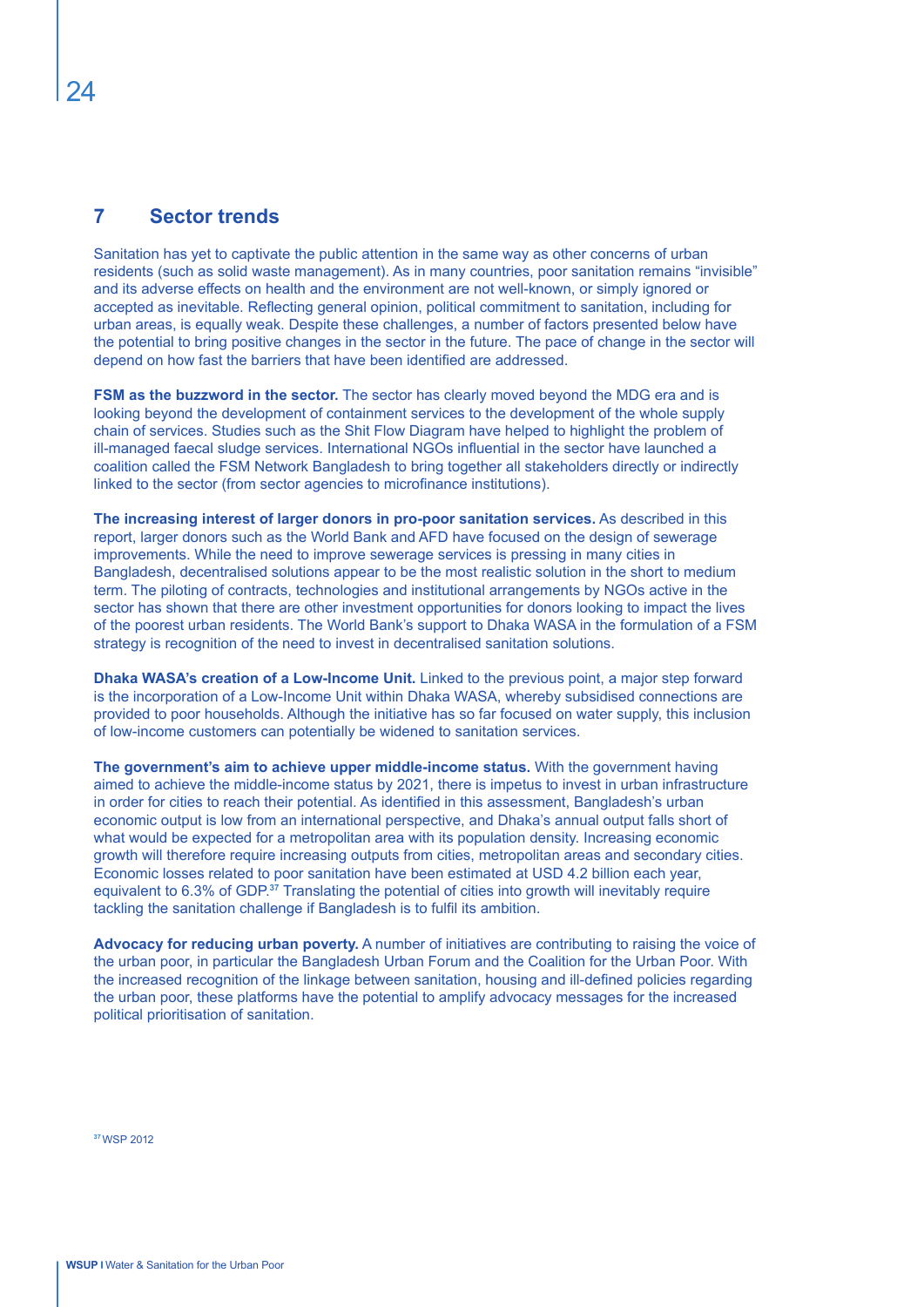# **8 Opportunities for influencing the urban sanitation sector**

The authors of this report suggest research in the following areas may be of value for generating evidence that will support the development of sanitation solutions for the urban poor:

- In partnership with other stakeholders, including the relevant ministries and international NGOs, research the actual costs of delivering sanitation services within selected cities and assess current funding allocation; such an assessment will provide a stronger basis for advocating increased investments in sanitation;
- Identify factors contributing to low demand for sanitation services and how to trigger demand (including potential opportunities to develop urban sanitation marketing);
- Assess the impacts of inadequate sanitation on women and vulnerable groups, such as children, people with disabilities and the elderly, and their respective roles in decision-making for improving facilities;
- Research the role of community organisations in supporting behaviour change and driving demand for improved sanitation services;
- Pilot sanitation solutions suitable for water-logged densely populated areas. Among such solutions, consider private facilities as well as communal facilities (i.e. non-fee paying facilities shared by several households); and research incentives for adequate maintenance of such facilities, either by households themselves or through developing maintenance services that would be contracted:
- Pilot various contractual arrangements between City Corporations/Pourashava governments and private operators; assess the financial viability of these contracts for both public and private partners;
- Assess within selected City Corporations and Pourashava governments training needs and human resources required for planning, implementing and regulating sanitation services;
- Where access to finance has been identified as a barrier to demand for sanitation services, research mechanisms to facilitate access to finance for household investments in sanitation.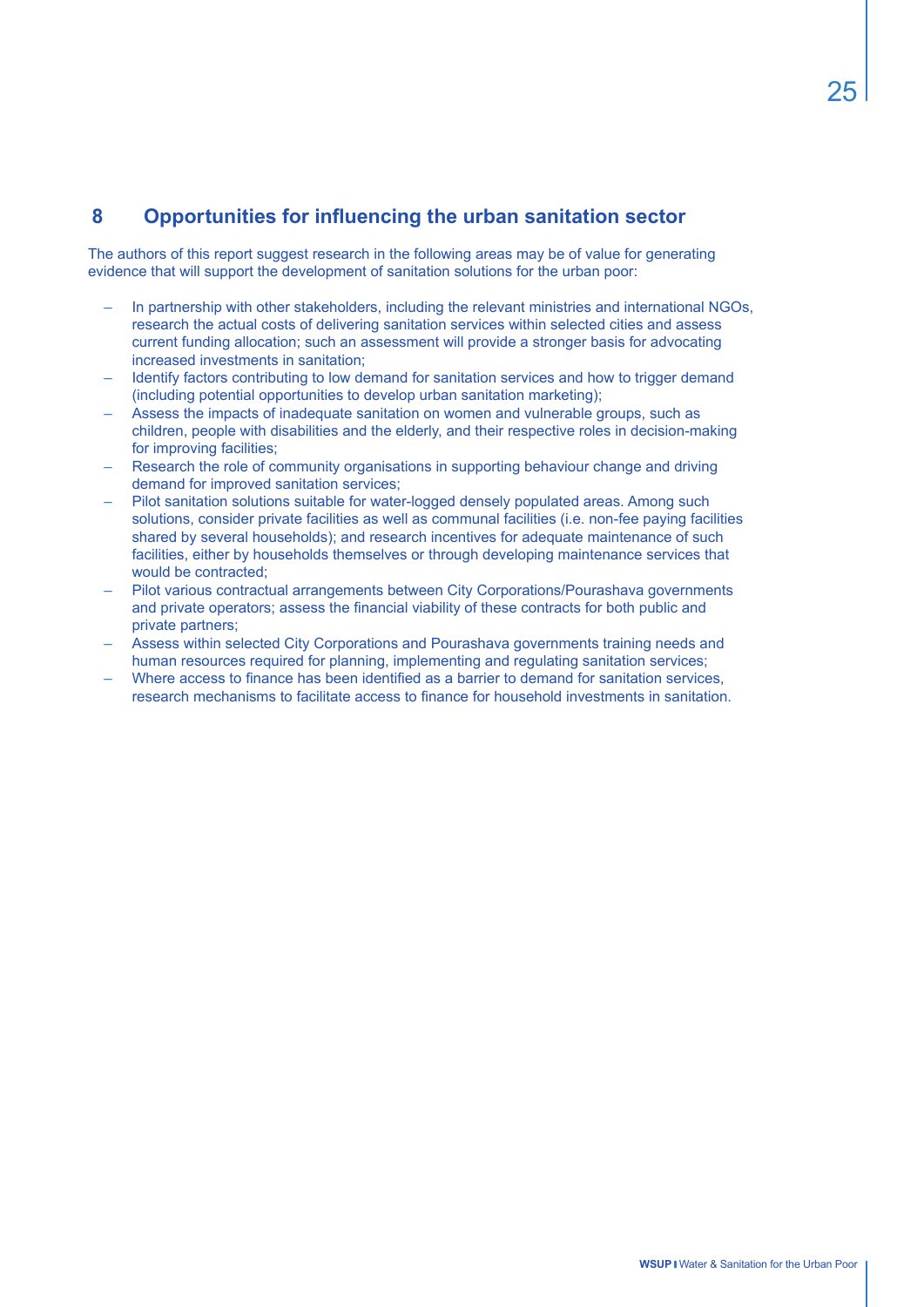### **9 References**

Alam M-U, Yeasmin F, Luby S & Unicomb L (2015) Report on Using behavior change messaging to improve shared toilets in Dhaka, Bangladesh. London, UK: WSUP

Asian Development Bank (2016) Basic 2016 Statistics. Economic Research and Regional Cooperation Department, ADB https://www.adb.org/sites/default/files/publication/183338/basicstatistics-2016.pdf

Bangladesh Bureau of Statistics (2014) Bangladesh Population and Housing Census 2011: National Report Vol. 3 - Urban Area Report. Statistics and Informatics Division, Ministry of Planning, Government of Bangladesh

Bangladesh Bureau of Statistics (2015a) Census of Slum Areas and Floating Population 2014. Statistics and Informatics Division, Ministry of Planning, Government of Bangladesh

Bangladesh Bureau of Statistics (2015b) Population and Housing Census 2011. Statistics and Informatics Division, Ministry of Planning, Government of Bangladesh

Bangladesh Bureau of Statistics (2015c) Population Projection of Bangladesh: Dynamics and Trends 2011-2061. Statistics and Informatics Division, Ministry of Planning, Government of Bangladesh

Barkat A, Poddar A, Abdullah M & ud Dowlah M (2015) National Water and Sanitation Sector Budget in Bangladesh, FY 2007/8-FY 2015/16. Dhaka, Bangladesh: WaterAid Bangladesh

Centre for Urban Studies, National Institute of Population Research and Training & MEASURE Evaluation (2005) Slums of Urban Bangladesh: Mapping and Census. Dhaka, Bangladesh & Chapel Hill, USA

Dhaka WASA (2015) Low-Income Customers Service Improvement Plan, Volume 1

Directorate General of Health Services (2012) Health Bulletin 2012. Dhaka, Bangladesh: Ministry of Health and Family Welfare, Government of Bangladesh

Ellis P & Roberts M (2016) Leveraging Urbanization in South Asia: Managing Spatial Transformation for Prosperity and Livability. Washington DC, USA: World Bank Group

Government of Bangladesh (2010) PPP Policy and Guidelines. Dhaka, Bangladesh

Joint Monitoring Programme (JMP) for Water Supply and Sanitation (2015) Bangladesh: estimates on the use of water sources and sanitation facilities 1980-2015. WHO/UNICEF

Liton S (October 14 2015) 'Business factor in our politics'. Daily Star

Local Government Division (2011) Sector Development Plan (FY 2011-2025): Water Supply and Sanitation Sector in Bangladesh. Dhaka, Bangladesh: MoLGRD&C, Government of Bangladesh

Muzzini L & Aparicio G (2013) Bangladesh: the path to middle-income status from an urban perspective. Washington DC, USA: World Bank Group

Practical Action (2014) Situation Analysis Report on Faecal Sludge Management in Faridpur Municipality, Bangladesh. Dhaka, Bangladesh: Practical Action

Rabbani G, Shafeeqa F & Sharma S (2016) Assessing the Climate Change Environmental Degradation and Migration Nexus in South Asia. International Organisation for Migration Bangladesh: Dhaka, Bangladesh

Rahman MM, Ali MA, Choudhury MR, Rahman MA, Redwan AM, Noor NF & Sohan AI (2016) Fecal Sludge Management (FSM) Scenario in Urban Areas of Bangladesh. Conference paper, SACOSAN IV

Ross I, Scott R & Ravikumar J (2016) Fecal Sludge Management: Diagnostics for Service Delivery in Urban Areas. Washington DC, USA: WSP, World Bank Group